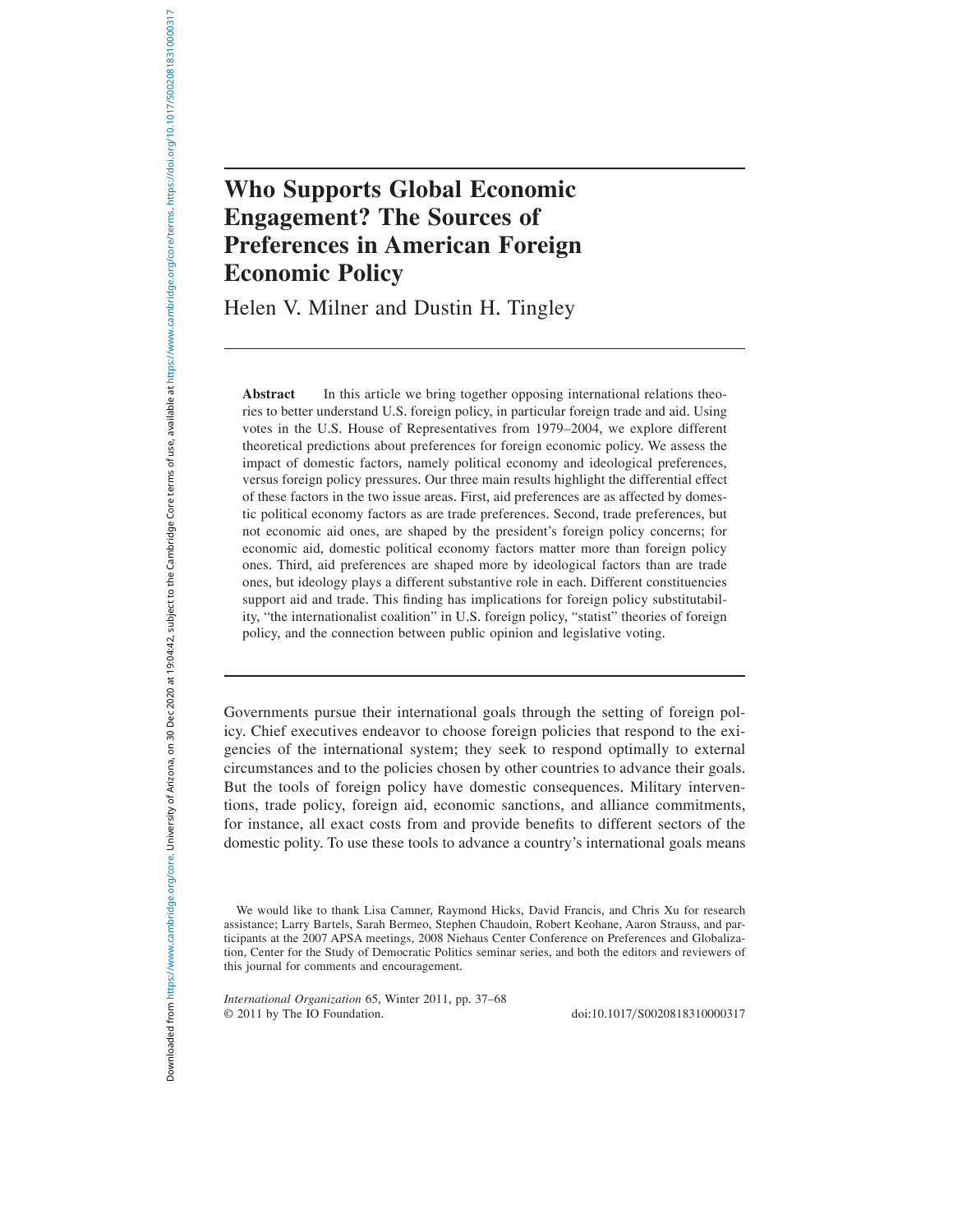that some domestic groups benefit and others are harmed: "For any choice of foreign policy, there will be winners and losers at the domestic level; what one player values, another may discount."<sup>1</sup> Foreign policy tools thus have a domestic political component.

In democracies, governments have to build domestic support for the use of foreign policy tools. In the United States, which we focus on in this article, presidents must build legislative coalitions because of the separation of powers system. Presidents are not free to simply design the optimal policy for foreign engagement; instead they must obtain domestic approval. Legislators may have their own preferences about foreign policy, given the impact policy has on their local constituencies and therefore their re-election prospects. Legislators may find it politically costly to yield to the president's foreign policy concerns. Foreign policy, then, results from some combination of these domestic and international pressures.

Our goal is to use international relations theory to examine the impact of these different pressures on U.S. foreign economic policy since the late 1970s. We focus on two questions. First, which domestic groups have supported an internationalist policy in aid and trade since the late 1970s? We explore three factors that have not been considered together before: the foreign policy concerns of the president, domestic political economy pressures, and ideological preferences. Second, are the groups that support international engagement through trade the same as those that support foreign economic aid? We compare the influence of these three factors to show that the groups supporting the two foreign policy tools are different.

We bring together two distinct theoretical approaches to examine the sources of American foreign policy: foreign policy analysis and international political economy. Few, if any, studies of preferences regarding American trade or aid policy account for the foreign policy concerns of presidents. These studies of both public opinion and legislative voting on trade have concentrated on which type of political economy model best explains trade preferences.<sup>2</sup> Most focus on the domestic political economy sources of trade preferences and do not examine how foreign policy pressures enter the process. For instance, Hiscox's important research on congressional voting on trade tests which model of constituency preferences best explains such voting, but this study did not examine the role of U.S. presidents and how their desire to project power abroad in pursuit of American interests may drive international trade legislation.<sup>3</sup> Among the few studies of aid policy preferences that have been conducted, most have focused on the characteristics of the foreign recipients of aid as an indirect way of identifying the donor's interests; they do not examine how politics within donor states actually bring these foreign

<sup>1.</sup> Bates 1997, 10.

<sup>2.</sup> See Hiscox 2002a; Hainmueller and Hiscox 2006; Beaulieu 2002a; Scheve and Slaughter 2001b; Baldwin and Magee 2000; Mayda and Rodrik 2005; O'Rourke and Sinnott 2001; Fordham 2008; and Magee, Brock, and Young 1989.

<sup>3.</sup> See Hiscox 2002a and 2002b.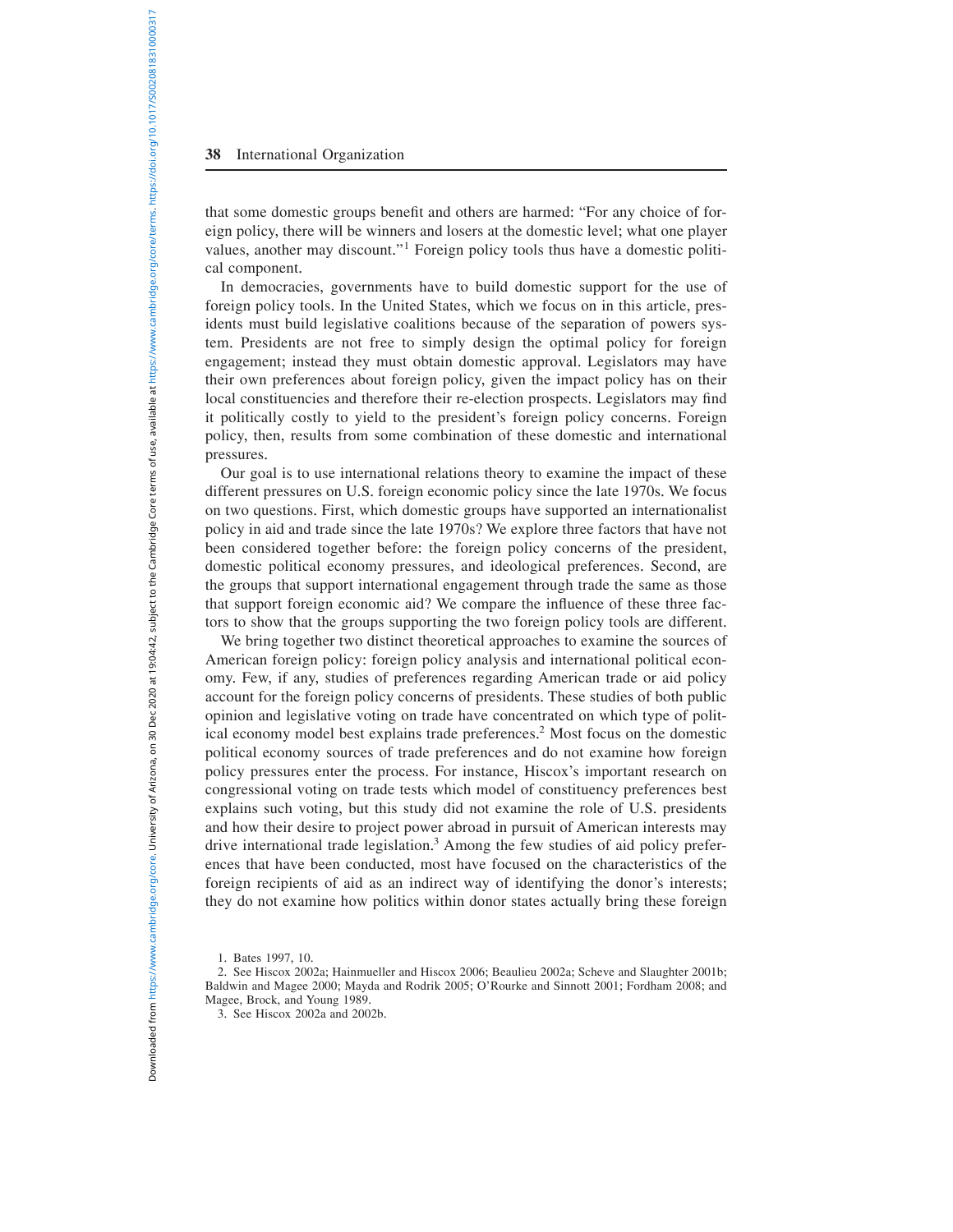policy pressures to bear.<sup>4</sup> Others consider the aid preferences of domestic groups but ignore the role of the executive branch.<sup>5</sup> Understanding the domestic sources of support and opposition to foreign policies is important because it highlights the domestic constraints on leaders as they try to employ these foreign policy tools+

In contrast, studies of American foreign and security policy emphasize the importance of the international context and the foreign policy concerns of the president:

Presidents answer to a national constituency and have a constitutional responsibility to promote security. This lends itself to a global outlook and the projection of U.S. power and influence abroad. Congress, on the other hand, is comprised of electorally independent legislators who are selected by smaller geographic constituencies; therefore, legislators tend to have a more parochial outlook.<sup>6</sup> They have more to gain by protecting domestic earmarks than they do by allocating foreign aid.<sup>7</sup>

These studies often debate the relative importance of Congress and the president in foreign policy; an important contribution of this research has been to underline the strong powers of the president in this area.<sup>8</sup> Certain studies of foreign economic policy, so called "statist" theories, have also argued for the dominance of the executive branch.<sup>9</sup> In particular, national security concerns often generate support for the president's position in Congress: "even if members' personal preferences would lead them to disagree with the president, their operative preferences are likely to be shaped by public support for the White House during periods of international tension."<sup>10</sup> This approach suggests that rather than responding to domestic constituency pressures, legislators respond to the president. It also suggests that the president is most powerful when national security concerns can be credibly invoked.<sup>11</sup> Many of these foreign policy studies do not explicitly account for the role of political economy factors, however. Thus foreign policy analysis and international political economy approaches offer two distinct ways to understand preferences surrounding U.S. foreign policy. We seek to combine their insights.

In addition, our research uses the comparison between foreign aid and trade policy to address two other important ideas in foreign policy analysis, which are

- 5. See Lumsdaine 1993; and Fleck and Kilby 2001.
- 6. Hinckley 1994.
- 7. Meernik and Oldmixon 2008, 187.

8. Foreign policy studies have often started from the "two presidencies" thesis that claims that the president wields much greater power and autonomy in the setting of foreign policy relative to domestic policy (see Wildavsky 1966; Fleisher, Krutz, and Hanna 2000; Sigelman 1979; and Fleisher and Bond 1988). Others focus more on the changing balance of executive-legislative power (see Meernik 1993; Meernik and Oldmixon 2008; Lindsay 1994; Canes-Wrone, Howell, and Lewis 2008; Hinckley 1994; and Howell and Pevehouse 2007). But few of these identify the domestic political economy elements that shape foreign policy.

9. See Krasner 1978; and Katzenstein 1978.

10. Meernik 1993, 574.

11. See, for example, Russett 1990; Hinckley 1994; and Meernik 1993.

<sup>4.</sup> See Alesina and Dollar 2000; and McKinlay and Little 1977, 1978, and 1979.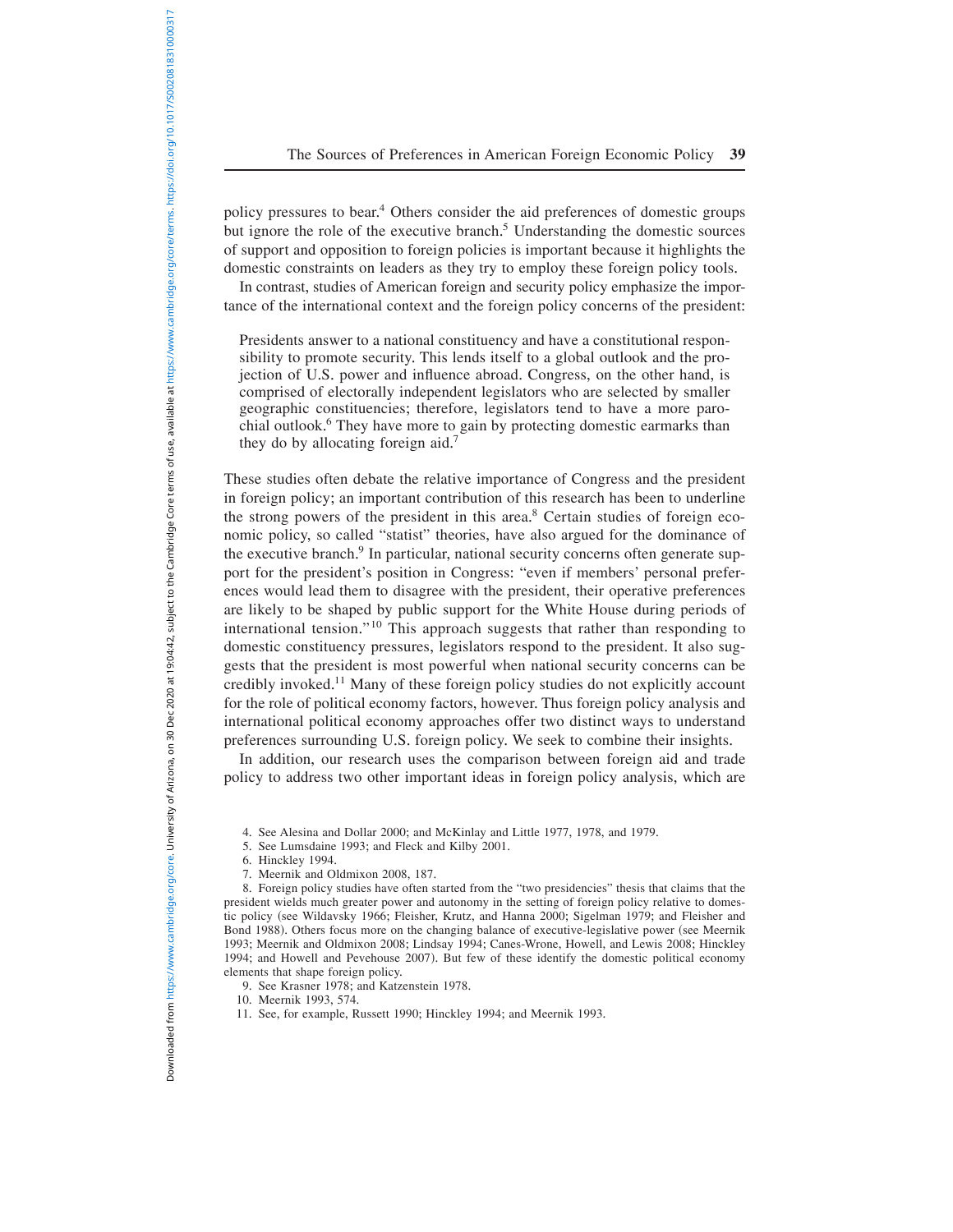not usually discussed in the international political economy field. First, we elaborate on an important framework for understanding foreign policy, foreign policy substitutability. "Foreign policy substitutability is the idea that many individual foreign policies are applicable toward the same goal; such policies are said to be 'substitutable' for one another,  $\ldots$  For example, in a given situation, a state may attempt to affect another state's behavior either with donations of foreign aid or by threatening or using military force."<sup>12</sup> This implies that studying a single policy tool in isolation can be misleading because leaders can choose one instrument over another given their external efficiency. This approach calls for the integrated study of different foreign policy tools, advice to which we adhere.

But this framework often assumes that states are unitary actors and that foreign policies are substitutable to the extent that their external effects are similar.<sup>13</sup> While substitutability has been challenged on other grounds, our approach is to drop the unitary actor assumption and explore how considerations of domestic politics affect substitutability.<sup>14</sup> For example, Palmer, Wohlander, and Morgan argue that states will use foreign policies to produce *change* or *maintenance* in the international system.<sup>15</sup> Given these international goals and a budget constraint, states will use substitution to devise the optimal combination of foreign policy tools. On this account, domestic political factors do not explicitly bear on substitution decisions+ Some in the literature have suggested a role for domestic politics, for instance, by showing the influence of divided versus unified government in substitution among policies.<sup>16</sup> Our approach is to look at legislative voting on two types of foreign economic policies to see if the coalitions supporting them are similar enough to allow easy substitutability for presidents.

Foreign aid and trade policy are logically substitutable according to this theory. Most and Starr argue that trade and aid can be conceptualized as policy tools serving the goal of "adaptation for coordination or collaboration."<sup>17</sup> As such, according to substitutability theory, these foreign policies could be "alternative routes by which decision makers attain their goals $\ldots$ ; decision makers who are confronted with some problem or subjected to some stimulus could, under at least certain conditions, substitute one such means for another."<sup>18</sup> Leaders should be able to choose between them to best address pressure emanating from the international environment. However, these two policies may have different domestic consequences and thus require different domestic support coalitions+ Presidents may have a hard time switching between different policies if their domestic consequences and hence their domestic support groups—are distinct. Legislators whose votes

- 12. Palmer, Wohlander, and Morgan 2002, 13.
- 13. Ibid.; and Palmer and Morgan 2006, 31.
- 14. See McGinnis 1990; and Diehl 1994.
- 15. Palmer, Wohlander, and Morgan 2002.
- 16. See Regan 2000; Clark 2001; and Clark and Reed 2005.
- 17. Most and Starr 1984, 392.
- 18. Ibid., 387.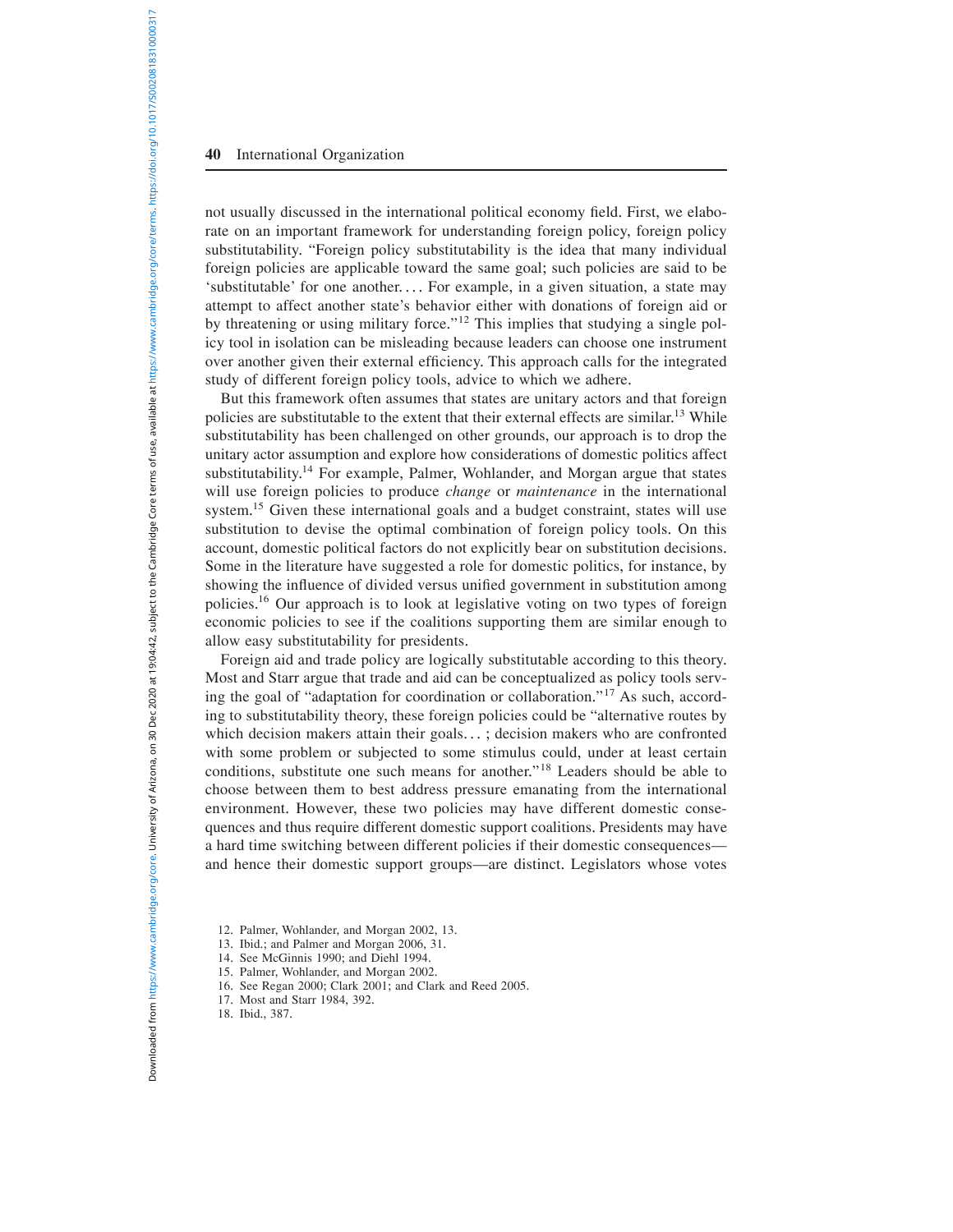are necessary for such policy substitutions are often caught between the president's foreign policy priorities and their own domestic constituency pressures.

In other words, while the president may view aid and trade policies as essentially the same because they achieve the same foreign policy goal, they are not viewed as substitutable by certain domestic groups, and therefore some members of Congress who support one policy will not support the other, and vice-versa. As one scholar of foreign policy notes,

Many issues in international negotiations can only be resolved by trade-offs involving packaged linkages between unrelated items.... Such tradeoffs can often produce net results that are strongly beneficial to the collective national interest of the US but may disadvantage the interests of some US domestic subgroups. In such situations, and they occur daily, an organized special interest group that fears prospective disadvantage will seek to summon the aid of members of Congress or key officials in executive branch departments. Where the political balance in a congressman's district is close, and such an interest group is locally strong, he must listen to the group attentively or decide that political life no longer interests him.<sup>19</sup>

Domestic politics may thus constrain policy substitutability and make policy choice much more sensitive to internal, rather than external, conditions.

Our comparison of aid and trade policy preferences also sheds light on a second claim. The conventional wisdom about American foreign policy after World War II is that a broad, bipartisan coalition supportive of international engagement in many policy areas existed in the United States: <sup>20</sup> "inasmuch as liberal internationalism is both 'internationalist' and 'liberal,' its implementation required broad institutional support, not just strong leadership by the executive branch.... [C] ommitting the United States to collective security pacts, alliances, and multilateral economic institutions depended on Senate ratification."<sup>21</sup>

While debate remains over how sturdy this coalition is now, $2<sup>2</sup>$  less attention has been focused on the extent to which the same domestic groups supported all forms of international engagement. Most researchers do not explicitly discuss patterns of support underlying the different types of foreign policy tools used for global engagement.<sup>23</sup> In contrast, our approach is to provide a more nuanced view of the internationalist coalition by focusing on politics within issue areas and to examine whether similar domestic groups supported both trade and aid policy. If different forces in domestic politics generate distinct coalitions supporting aid and trade,

- 19. Manning 1977, 323.
- 20. See Kupchan and Trubowitz 2007; Johnson 2006; Divine 1967; and Wittkopf 1990.
- 21. Kupchan and Trubowitz 2007, 14.
- 22. Busby and Monten 2008.

23. See Divine 1967; Wittkopf 1990; Johnson 2006; Kupchan and Trubowitz 2007; and Holsti 1979. Many empirical studies of bipartisanship and/or internationalism in foreign policy either group all types of foreign policy or mix several together (see McCormick and Wittkopf 1990; Fleisher, Krutz, and Hanna 2000; Legro 2000; Trubowitz and Mellow 2005; Fordham 2008; and Ladewig 2006).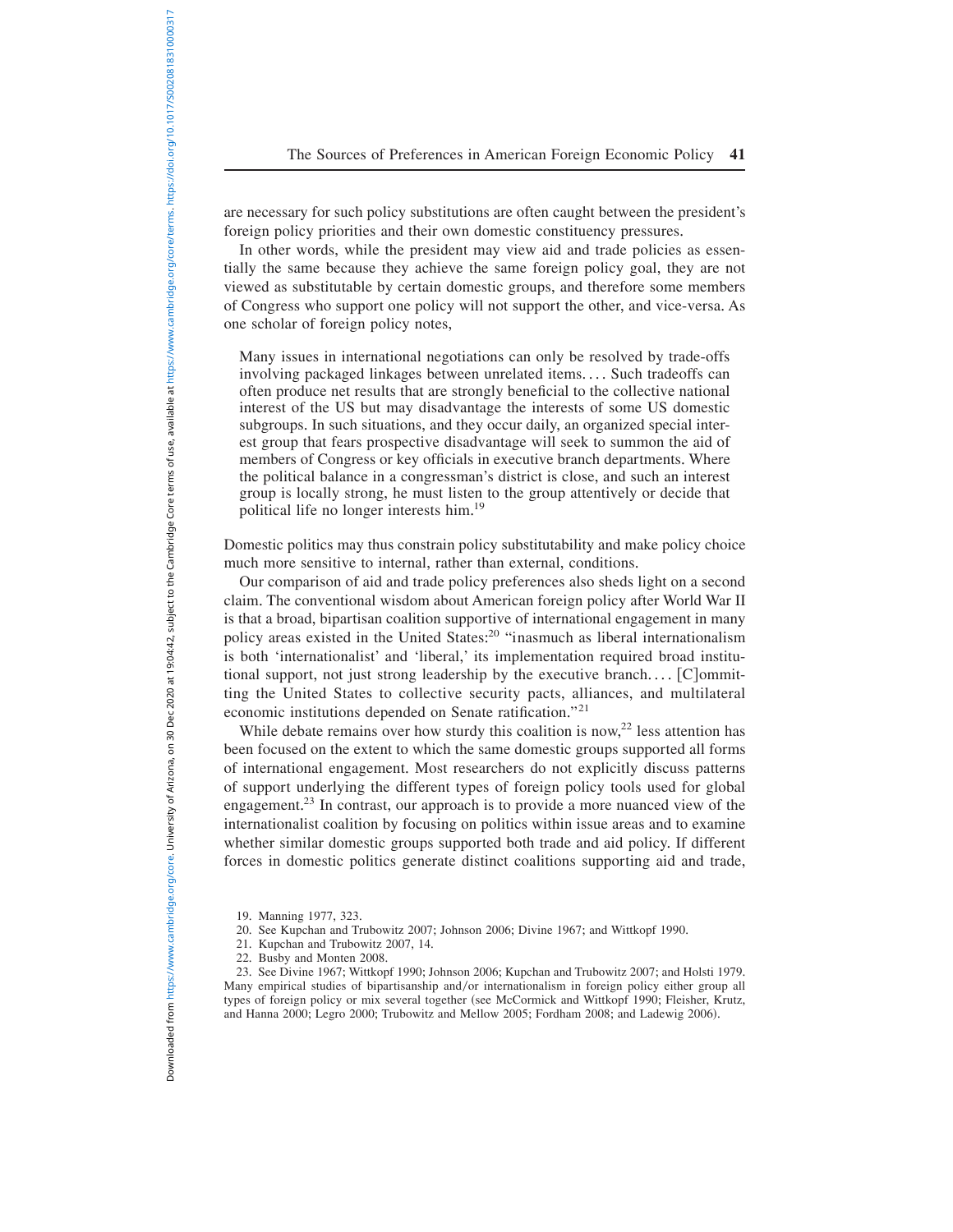then we must amend our model of foreign policy substitutability to incorporate domestic politics more fully. This refined understanding of foreign policy substitution also suggests the need for a more nuanced understanding of the idea of the internationalist coalition in American foreign policy and its reliance on many different types of foreign policy tools.

Using voting in the U.S. House of Representatives from the 96th to the 108th Congresses  $(1979–2004)$ , we examine three sets of factors that might explain legislative preferences on trade and aid. First, we focus on whether foreign policy concerns affect voting. Some research has suggested that when considering foreign policy issues, legislators respond more to the president's view of the national interest than they do to their domestic constituents. $24$  We seek to determine to what extent presidential influence and foreign policy concerns are apparent in these issue areas. Second, we use a standard theory of political economy, the Stolper-Samuelson theorem, to understand preferences in these two areas as a consequence of their domestic distributional effects. Finally, we examine the impact of ideology on preferences. Some claim that the distributive impact of these policies is so small that the role of ideology must be more important than that of material interests.<sup>25</sup> Unlike most studies of aid or trade, we examine all of these important alternative hypotheses.

We find strong support for political economy (Stolper-Samuelson) theories in both trade and aid policy. A central core of support for international engagement in trade and aid lies in the constituencies that gain economically from trade and aid.<sup>26</sup> Surprisingly, political economy preferences affect legislative voting in aid as much as they do in trade and in the same way. This lends support to the idea of a single coalition supporting international economic engagement and to the claim of foreign policy substitutability.

Differences do exist, however, in the domestic bases of support for trade and aid policies. First, foreign policy pressures as reflected through the president's endorsement of foreign policy legislation are far more apparent in congressional voting on trade than in aid. Second, liberals and left-leaning constituencies are more favorable to aid than trade, while conservative legislators prefer trade to aid. This ideological divide looms larger in aid than trade. These differences have implications for the theory of foreign policy substitutability and claims about the internationalist coalition. Our research thus shows the need to incorporate both

24. See Canes-Wrone, Howell, and Lewis 2008; and Howell and Pevehouse 2007. In trade policy, the literature points out that Congress has delegated initiative to the president, meaning that legislators cannot set the agenda, or amend the president's proposals, giving him great latitude (see Bailey, Goldstein, and Weingast 1997; Haggard 1988; and Destler 1995). In aid policy, many studies of who receives U.S. aid conclude that national security concerns seem to be of great importance (see Alesina and Dollar 2000; and Schraeder, Hook, and Taylor 1998), thus implying that the president's concerns over foreign policy dominate legislative politics on aid.

25. See Lumsdaine 1993; and Nelson and Greenaway 2006.

26. See Scheve and Slaughter 2001a and 2001b; O'Rourke and Sinnott 2001; Beaulieu 2002a; Hays, Ehrlich, and Peinhardt 2005; Mayda and Rodrik 2005; and Fordham 2008. For alternative perspectives, see Citrin et al. 1997; and Hainmueller and Hiscox 2006 and 2007.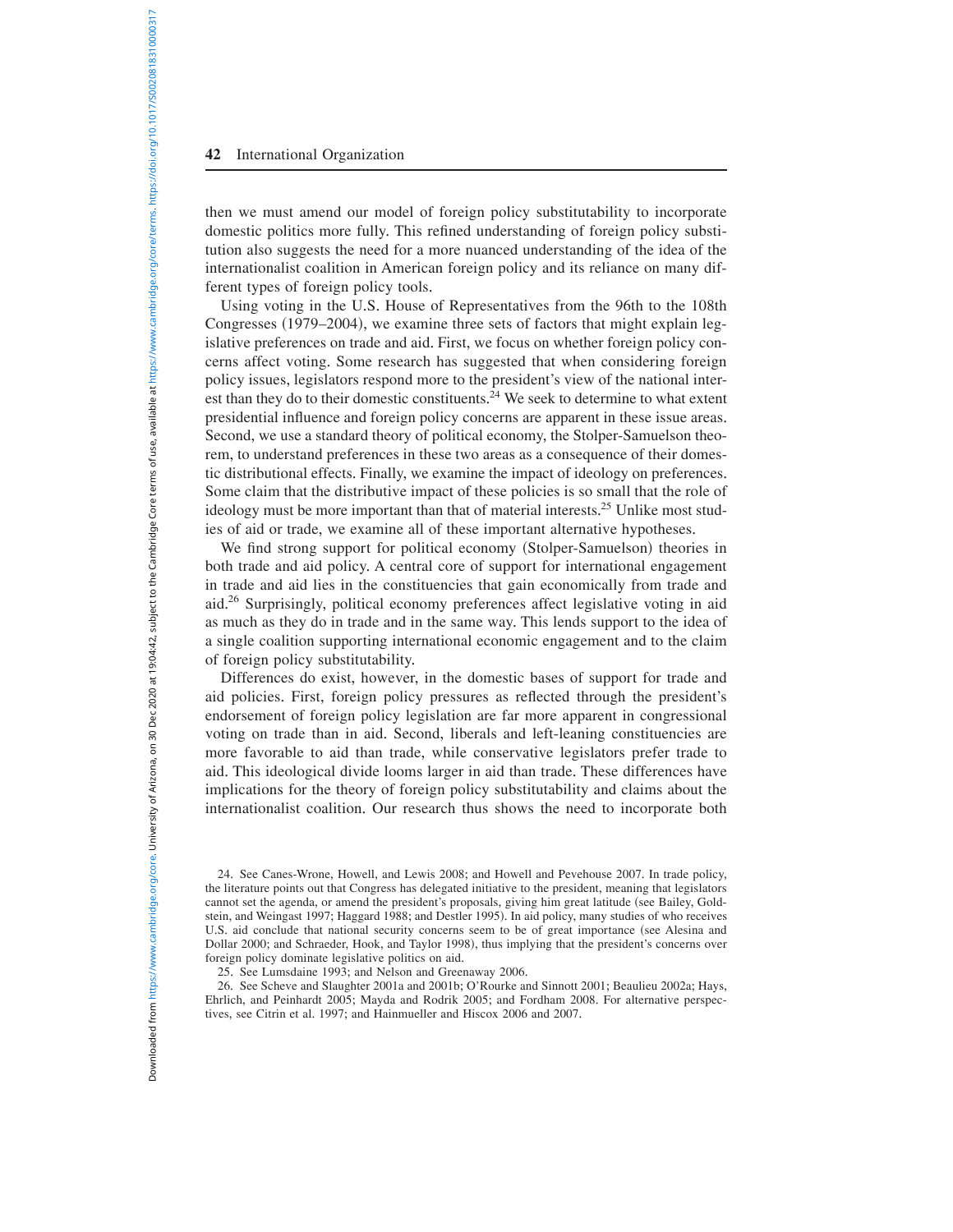political economy models and foreign policy theories to understand American foreign policy.

## **Foreign Economic Policy Preferences**

U.S. presidents propose most foreign policy initiatives. Majorities in Congress must approve a president's foreign policy proposals before they can be implemented. In this comparison of aid and trade policy, we focus our attention on the legislature and in particular on the House of Representatives.<sup>27</sup> Studying legislative voting provides detailed information about preferences over foreign economic policy, and it allows us to bring together political economy models and foreign policy theory.

Why would legislators support an internationalist policy of generous aid and trade liberalization? A first hypothesis, our null hypothesis, is that legislators vote idiosyncratically. Both issues may seem arcane and distant from domestic politics; hence, no predictable group of legislators should support aid or trade. No set of factors should be able to explain systematically legislators' votes on trade and aid policy, since legislators (and their constituents) either do not have preferences or do not know them. To the extent that trade and aid are marginal to the U.S. economy, this perspective gains plausibility+ Trade and aid, however, both seem important to the U.S. economy. American trade dependence has grown much since the 1970s. By 2000, roughly 25 percent of the U.S. economy was accounted for by exports and imports.<sup>28</sup> Economic aid has been a less salient part of the U.S. economy, but not insignificant. Though it has totalled less than 1 percent of U.S. gross domestic product (GDP) since the Marshall Plan ended, the United States is the largest absolute donor in the world since its GDP is so large.<sup>29</sup> Since aid is a smaller part of the economy, one might expect that economic factors would explain it less well. On the other hand, it is an important foreign policy tool for presidents; thus, one might expect foreign policy interests to dominate this policy+

In addition to the null hypothesis, we explore three other theories that may explain legislators' votes. The first focuses on the foreign policy priorities of presidents and their power over Congress; this model assumes that presidents' foreign policy concerns drive legislative voting. The other two models imply that legislators will have their own distinct preferences for trade and aid policy based on the nature of

<sup>27.</sup> Legislators in the House closely reflect the interests, ideas, and concerns of their constituents. They have the shortest (re)election periods, the smallest constituencies, higher turnover rates (Collier and Munger 1994), and, after the mid-1970s, took over the dominant position on most international policy issues from the Senate (Johnson 2006).

<sup>28.</sup> Imports since 2000 have been much greater than \$1 trillion per year, with exports from the United States close to \$1 trillion. Combined, they are equivalent to the size of the entire U.S. government budget (WTO 2006, tab. II:4).

<sup>29.</sup> The amount of aid is also similar in many years to the amount of direct government spending on agricultural supports, an area that has received considerable scholarly attention (see GPO 2004; OECD 2007; Hansen 1991; and Poole and Daniels 1985).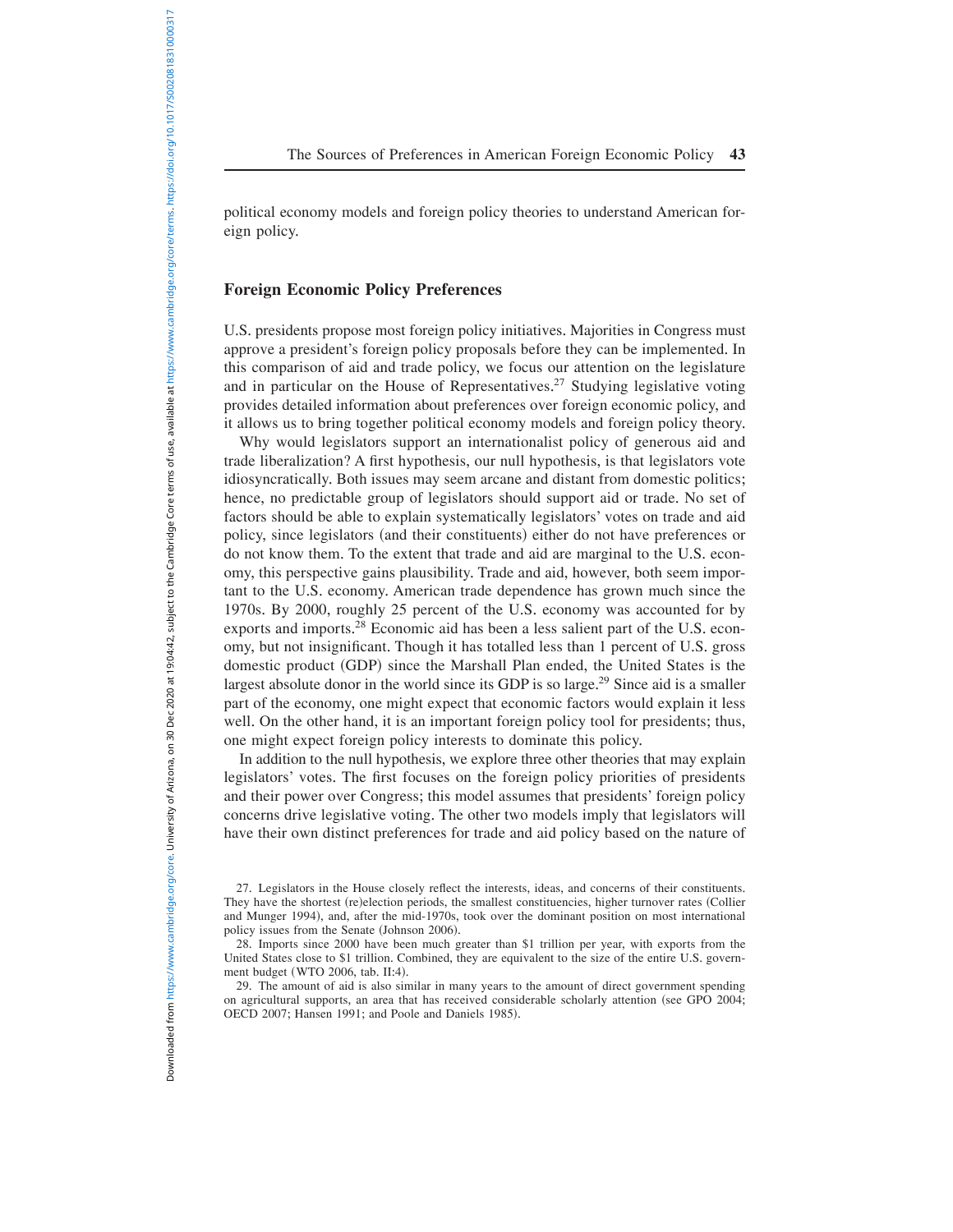their constituencies. Below we examine the specific hypotheses derived from foreign policy, political economy, and ideological models.

#### *Presidential Power and Foreign Policy Concerns*

Studies of foreign policy often claim that the president is the dominant actor.<sup>30</sup> Legislators follow the president's lead because presidents have more intense preferences and better knowledge about foreign policy. In this theory, presidents have strong preferences over policies such as aid and trade because these are important foreign policy tools, and presidents are responsible for responding to foreign policy challenges. However, as Krasner has noted, Congress provides an important check on the ability of the president to implement his foreign policy goals:

The political needs and constituencies of Congressmen are different from those of the President.... Because Congressmen represent geographically specific areas, they are bound to have different concerns from the president's. While the President can be held accountable for the broad effect of policy, rarely can members of the legislature. To get reelected, members of Congress must serve relatively narrow constituencies."<sup>31</sup>

By this account, presidents need to convince legislators to vote for their foreign policy choices often against the legislators' preferences. Such presidential influence is likely to arise from several sources, including the linking of national security concerns to trade or aid (that is, playing the "security card") and the offer of side payments to legislators.<sup>32</sup> As we discuss later, the African Growth and Opportunity Act (AGOA) provides an interesting case where President Bill Clinton had to use both strategies to craft a winning legislative coalition to advance a foreign policy priority. Following other scholars, we argue that legislators often listen to or are persuaded by the president's foreign policy concerns and, following party loyalty, vote in accord with the president. Presidents propose foreign policy to meet external pressures, and legislators vote in favor if they come from the president's party and against if they are from the opposition party.<sup>33</sup> The ability of presidents to get their preferences realized in Congress, despite other influences, has been examined.<sup>34</sup> Fleisher, Krutz, and Hanna show that presidents' rate of success in getting their legislation in foreign policy passed is extremely high, and higher than in domestic policy.<sup>35</sup> These data suggest that presidents' foreign policy concerns can often override the local constituency interests of legislators.

33. Howell and Pevehouse 2007.

<sup>30.</sup> See Wildavsky 1966; Hinckley 1994; Canes-Wrone 2006; Edwards 1989; and Weissman 1996.

<sup>31.</sup> Krasner 1978, 63–64.

<sup>32.</sup> Friman 1993.

<sup>34</sup>+ See Meernik 1993; Carter 1999; Scott and Carter 2002; Marshall and Prins 2002; and Meernik and Oldmixon 2008.

<sup>35.</sup> Fleisher, Krutz, and Hanna 2000.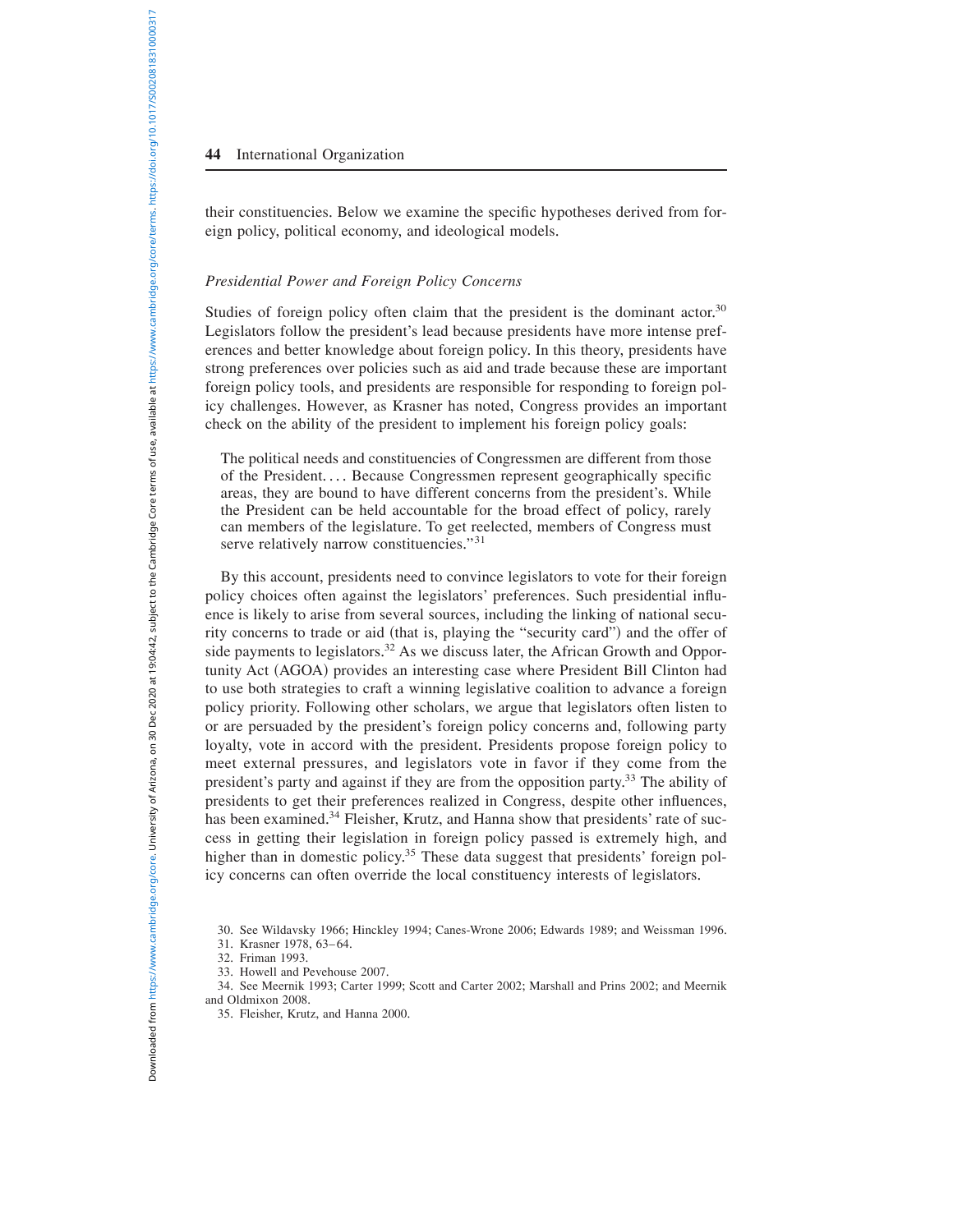According to this argument, domestic political economy or ideological factors reflected in their constituencies should have little predictable effect on legislators' support for aid or trade policy; rather, legislators' support should change as the president's party and foreign policy interests change.<sup>36</sup> Interestingly, in all of the votes we study in which presidents take a position, presidents have endorsed bills that oppose protectionism and/or liberalize trade and promote economic aid. Hence getting legislators to vote with them means that presidents must convince those who oppose international engagement to support it. Unlike other political economy studies of preferences for trade or aid, we explore the potential influence of the president and his foreign policy concerns. Unlike existing studies of the influence of the president, we study political economy variables as well.

Additionally, previous work evaluating the influence of the president on foreign policy has assumed little differentiation across issue areas+ Some studies do acknowledge differences across issue areas in presidential power, but this research tends to distinguish only between foreign economic policy and military/security policy in general.<sup>37</sup> Our study is the first to document differences in the influence of the president over Congress among types of foreign economic policy, while also assessing important political economy and ideological factors that influence legislators as well.

## *Economic Interests and Preferences for Aid and Trade*

Legislators, however, might develop their preferences regarding foreign policy as a consequence of their re-election goals. Legislators desire to remain in office. This office-seeking motivation leads them to pay attention to their constituents. Voters may not know much about policy, but they tend to vote legislative incumbents out of office when bad outcomes arise. Avoiding such bad outcomes means that legislators may vote according to the distributional consequences that policies are expected to have for their constituents. Legislators anticipate public reaction to the policies and vote to maximize their chances for re-election, as others have shown. $38$ 

The distributional consequences of policies in turn depend on the economic characteristics of legislators' districts. Trade and aid, according to various theories, have distributional consequences; thus, different districts, because of their different economic compositions, will experience the costs and benefits of aid and trade flows differently. One of the most prominent theories, the Stolper-Samuelson theo-

<sup>36.</sup> Scholars have noted that presidents who represent the entire nation should have different foreign policy preferences than legislators. Legislators are expected to be more sensitive to local interests (see Haggard 1988; Krasner 1978; Lohmann and O'Halloran 1994; and Rosendorff and Milner 1996), while presidents have to worry about the foreign policy consequences of their choices (though see Karol 2007).

<sup>37.</sup> See, for example, Marshall 2005; and Marshall and Prins 2002.

<sup>38.</sup> See Arnold 1992; Denzau and Munger 1986; and Bailey 2001.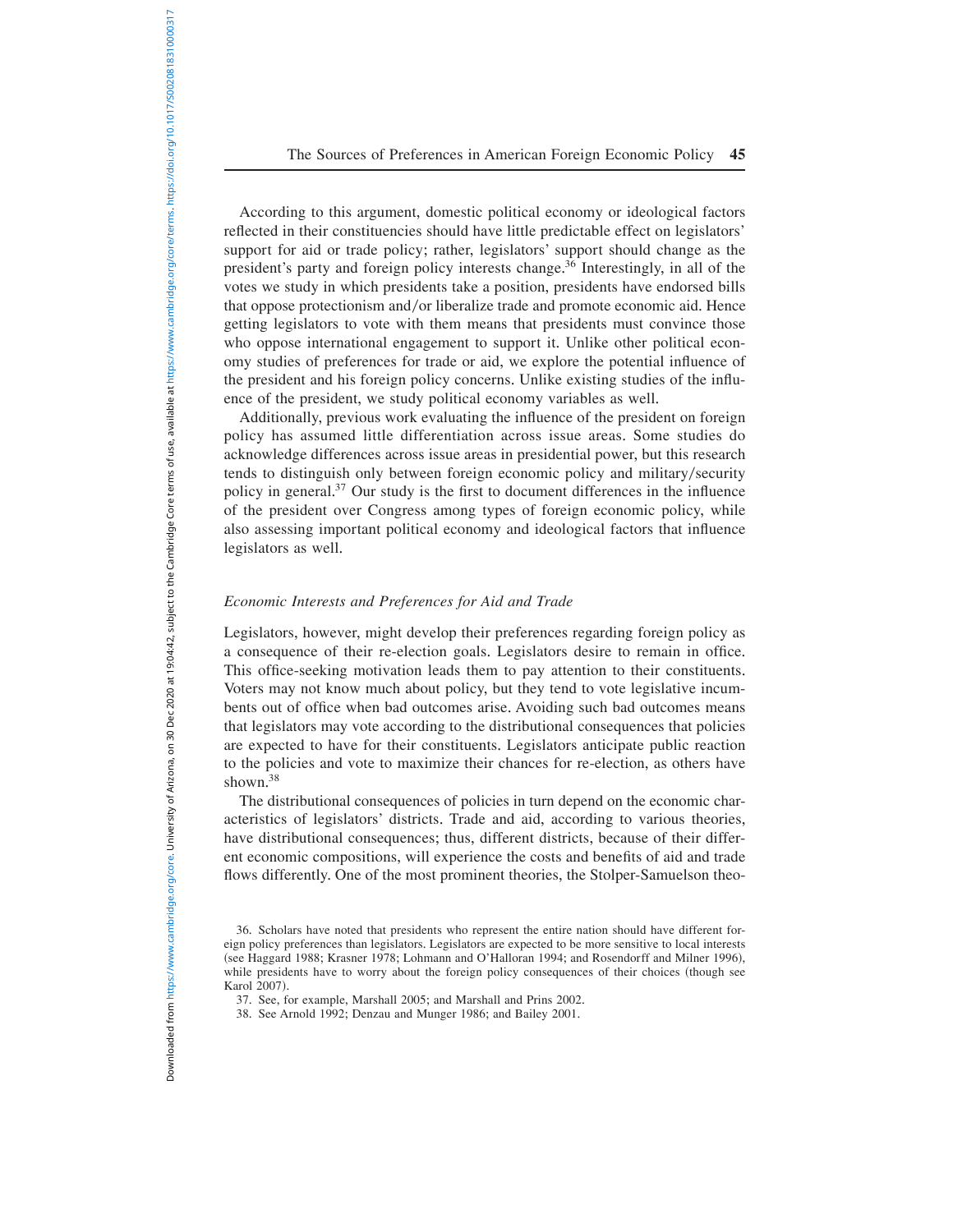rem, predicts that the distributional consequences of international economic policies will vary by factors of production.<sup>39</sup> That is, those who own more capital and those who own relatively more labor will differ in their preferences over these policies because they will differentially gain (and lose) from them. This model sees the primary cleavage as one between capital and labor. In advanced industrial countries, which are abundant in capital—especially human capital—the relatively scarce factor, unskilled labor, will lose from policies that open the economy to the world and its poorer economies+ As others have argued, we expect groups well endowed with human and/or physical capital to support trade and groups mainly endowed with unskilled labor to oppose it. $40$  Legislators who come from districts that are well (poorly) endowed with human capital should be more likely to support (oppose) trade liberalization legislation.

How does this model apply to foreign aid?<sup>41</sup> Studies of aid have shown that donor economic interests seem to affect the flow of aid by shaping which recipients receive it.<sup>42</sup> These studies have not detailed the winners and losers from aid in donor countries nor tested whether they exhibit the preferences attributed to them, which is what we do here. Following models proposed by economists, we point out the distributive consequences of aid for donor countries.<sup>43</sup> Two effects are associated with aid: a direct income effect (the transfer of purchasing power usually financed by taxes) and a change in the terms of trade. Individuals' preferences for foreign aid in the donor country depend on their factor ownership and on these terms of trade effects. Because aid affects the international terms of trade, it in turn changes the distribution of income among factor owners in the donor. The preferences of factor owners then depend on how the terms-of-trade effect interacts with their endowments.

As Mayer and Raimondos-Møller note, a necessary condition for foreign aid to increase the welfare of a person in the donor country is that the transfer raises the person's income+ <sup>44</sup> An increase in a person's income will occur if the recipient country's propensity to consume exceeds the donor's for the good that uses rela-

39. Competing theoretical models based on the Stolper-Samuelson (SS) and Ricardo-Viner (RV) theorems make different predictions about the winners and losers from international economic integration (see Rogowski 1989; Ladewig 2006; Baldwin and Magee 2000; and Beaulieu 2002a). Here we concentrate on the SS model since it has received substantial support in the literature and our tests of RV found little support.

40. See Rogowski 1989; Scheve and Slaughter 2001b; Mayda and Rodrik 2005; and Fordham 2008.

41. In theory, aid is a pure transfer of capital from a rich country to a poor one. Hence it should have the same factor-content implications as trade flows from a developed to a developing country. In practice, not all aid is given as capital; a large percentage of aid is tied, meaning that firms in the United States are given contracts to send goods and services abroad as aid. But data suggest that tied aid goes to districts where U.S. firms have comparative advantages (those with higher levels of human and physical capital) (Milner and Tingley 2010). Thus aid and trade have similar factor-content implications.

42. See Alesina and Dollar 2000; and McKinlay and Little 1977, 1978, and 1979.

43+ See Brakman and van Marrewijk 1998; Bhagwati, Brecher, and Hatta 1983 and 1984; Kemp 1995; Jones 1984; and Mayer and Raimondos-Møller 2003.

44. Mayer and Raimondos-Møller 2003.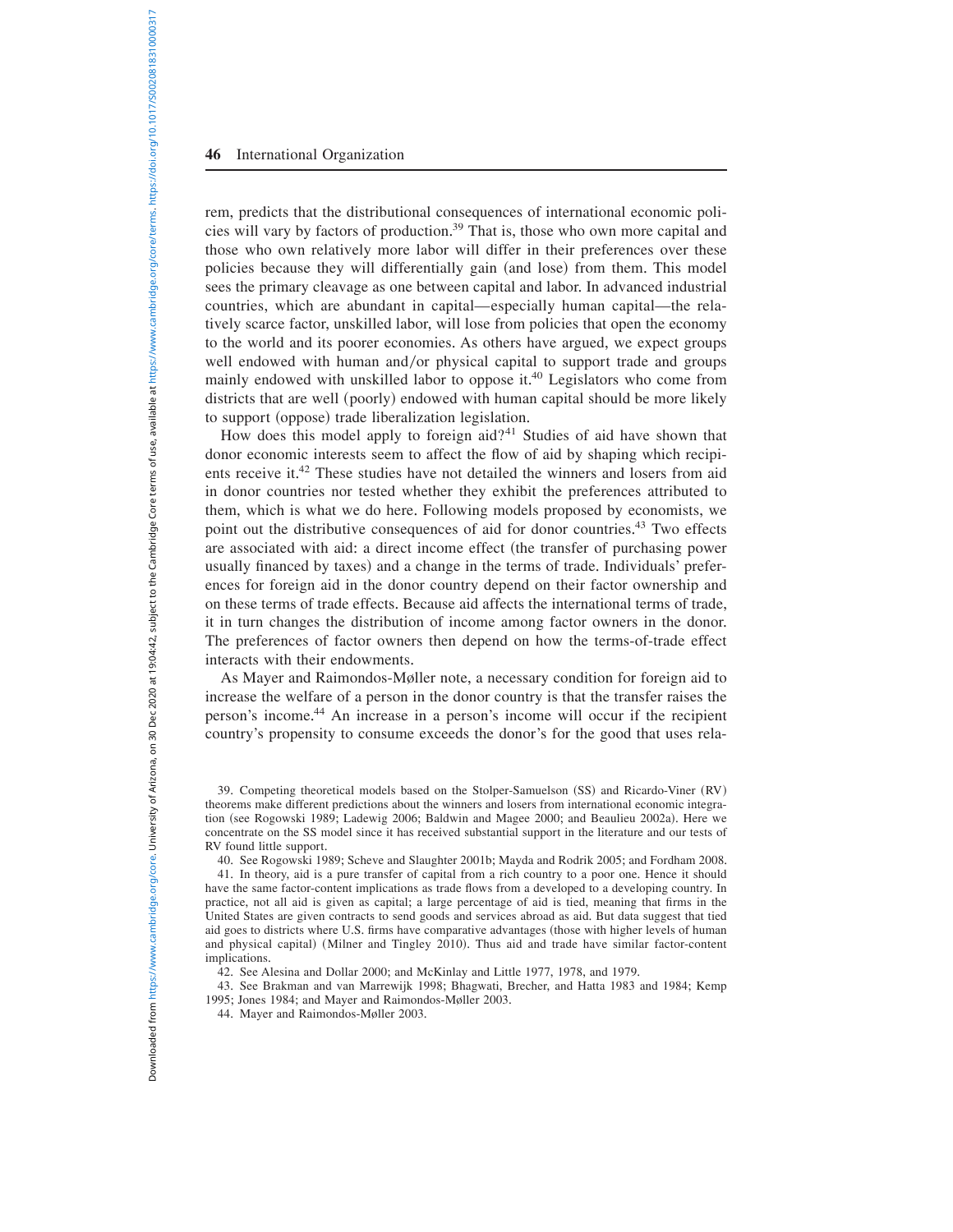tively intensively the factor that the person owns relatively more of than the average person. For example, a transfer will increase a person's income in the donor country if the recipient country has a higher propensity to consume the capitalintensive good than the donor country does, and the person's capital ownership ratio exceeds that of the average person in the donor country. Since poor recipient countries have a higher marginal propensity to consume certain goods, such as capital-intensive imports, than rich donor countries, a transfer would raise the world prices of these goods.<sup>45</sup> Then individuals in the donor country whose factors of production are intensively used in the production of these goods have incentives to favor foreign aid, as the Stolper-Samuelson theorem anticipates. Since exports from rich countries to poor tend to be capital intensive, owners of capital in the donor country benefit from aid through the terms of trade effects.<sup>46</sup>

The main conclusion of distributional models of aid using the Stolper-Samuelson framework is that owners of capital in donor countries tend to gain from economic aid and are therefore more likely to support it. On the other hand, owners of relatively unskilled labor in the donor country are likely to lose from aid and thus should oppose it. Legislators who come from districts that are well  $(poorly)$ endowed with human capital should be more likely to support (oppose) foreign aid legislation. If the Stolper-Samuelson model is correct, we should see similar class cleavages over aid and trade.

## *Ideology and Preferences for Aid and Trade*

A long debate has occurred over the relative role of ideology and interests in legislative voting.<sup>47</sup> It is important to distinguish between these two factors, even though both are likely to matter for legislators. Ideology is harder to define than economic interests. We identify ideology with a set of beliefs about the proper role of government in the economy, especially regarding income redistribution.

In American politics, a liberal-conservative ideological spectrum is often used to describe political beliefs.<sup>48</sup> This traditional left-to-right ideological scale may help explain views toward foreign aid and trade.<sup>49</sup> The liberal-conservative political spectrum identifies liberals as being more supportive of government intervention in the economy, especially to deal with redistribution to the poor.<sup>50</sup> The conservative position is associated with beliefs about the importance of individual effort and the market as a means of wealth generation and distribution; government intervention is often seen as inefficient and ineffective. Given these beliefs, one would expect individuals holding liberal values to support aid and be less

48. For example, McCarty, Poole, and Rosenthal 2006.

50. See McCarty, Poole, and Rosenthal 2006; and Bobbio 1996.

<sup>45.</sup> Younas 2008.

<sup>46.</sup> Ibid.

<sup>47.</sup> For example, Kalt and Zupan 1993.

<sup>49.</sup> Noël and Thérien 2008.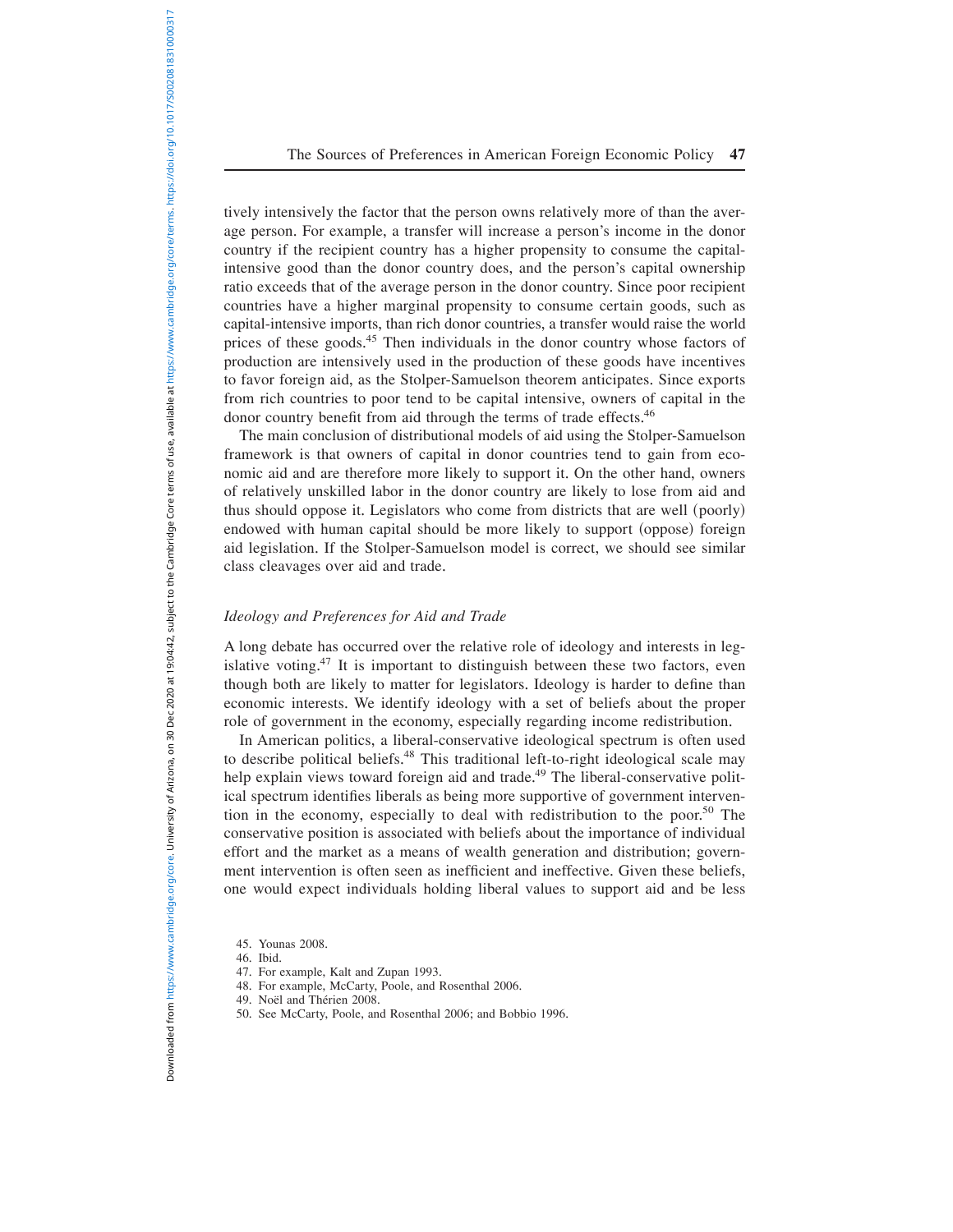enthusiastic about free trade, especially if it was seen to hurt worse-off groups domestically; those holding conservative values should be more supportive of free trade and oppose aid as a form of government intervention to redistribute wealth globally+ Ideological factors suggest that support for aid and trade would come from different groups in the United States, and thus that substitution between these two policies would be difficult. Ideological predispositions would create a leftright cleavage over the best policies for international engagement, with the right supporting trade<sup>51</sup> and the left favoring aid.<sup>52</sup>

In sum, our central hypotheses are:

*H1. Presidential influence and foreign policy concerns. Legislators should be more likely to support economic aid and trade liberalization if the policy has the endorsement of the president who shares their party affiliation.* 

*H2. Economic interests. The greater the endowment of human (or physical) capital in a district, the higher the probability that the legislator votes in favor of trade liberalization and foreign aid.* 

*H3. Ideology. The more conservative the members of a district are, the greater the probability that the legislator votes in favor of trade liberalization but the less likely the legislator votes in favor of foreign aid.* 

## **Empirical Evaluation of the Hypotheses**

## *Research Design*

Our analysis focuses on voting in the U.S. House of Representatives from the 96th to 108th Congresses. After identifying all votes relating to aid and trade policy for the period 1979–2004, using the Voteworld program, *Congressional Quarterly Weekly*, and the *Congressional Record*, we selected votes that met certain a priori criteria to identify clearly legislators' preferences toward aid and trade. In trade, since the Constitution gives Congress explicit control over trade policy, presidents must bargain with Congress for trade-negotiating authority. The president must then bring any international agreement back to Congress. In addition, legislators can introduce trade legislation because they have constitutional authority over national trade policy. We examine all three types of bills below: presidential authorization to negotiate in trade, final passage of trade agreements, and individual legislator bills to regulate trade policy. We include trade votes that (1) had clear consequences for U.S. trade policy (for example, were not procedural votes or "sense of Congress" votes),  $(2)$  did not deal with individual products unless those

51. Dutt and Mitra 2005.

52. Tingley 2010.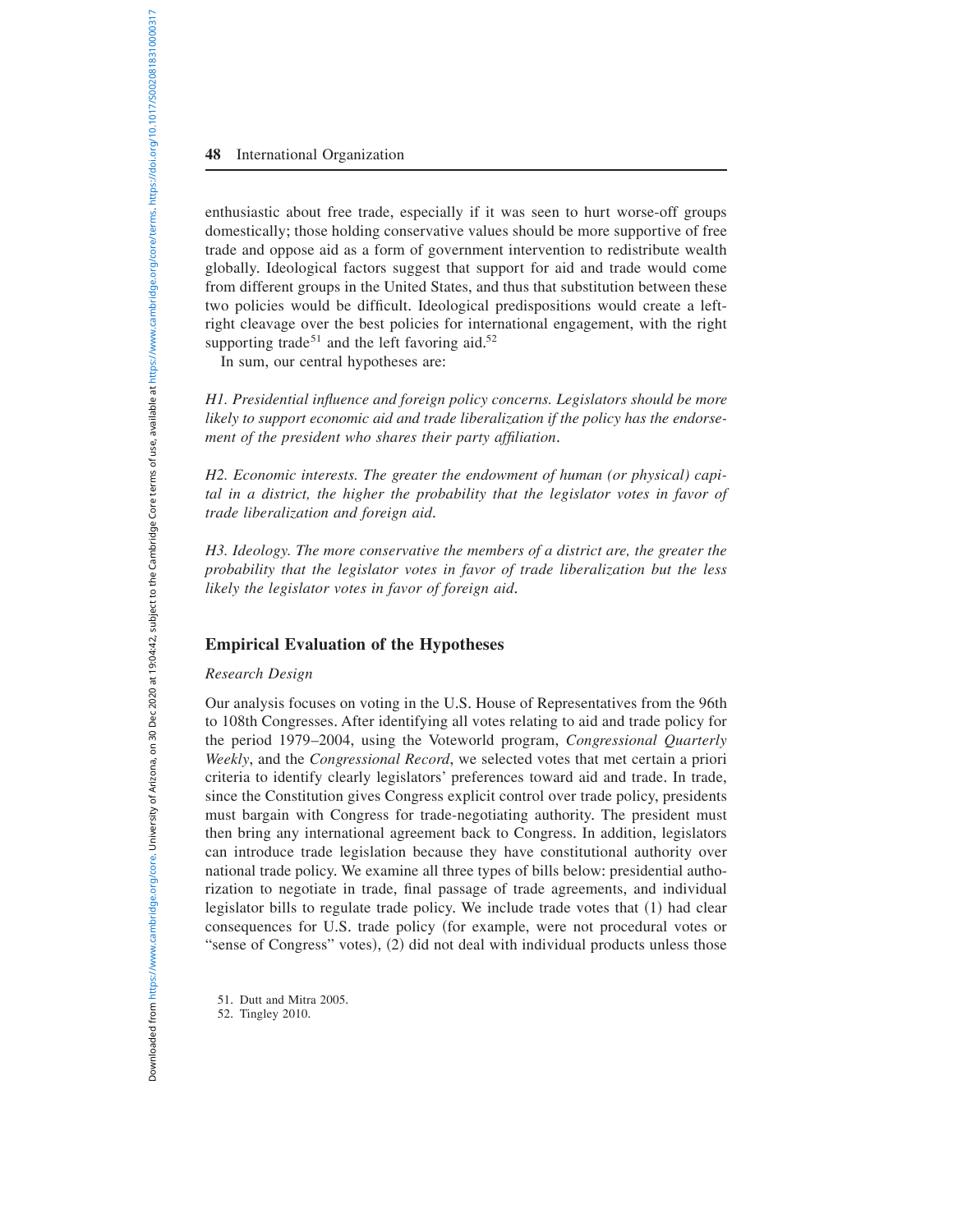products involved major U.S. industries (for example, steel, automobiles, textiles, sugar), and  $(3)$  had been used by previous scholars in roll-call vote analysis of trade policy (though we update our sample in time beyond the existing literature).

For foreign aid, the president also needs congressional approval since this involves taxing and spending. Congress must agree to the president's proposals to appropriate and then allocate funds for foreign aid each year. Unlike in trade, aid appropriations are usually part of a much larger foreign operations bill, which contains spending for all forms of international activity in the federal government. House committees amend the president's proposals and then these bills may face amendments on the House floor. We focus on these amendments since they give a clearer picture of preferences for aid alone.

For aid votes, we use three criteria to direct attention to preferences for economic aid. First, votes had to be focused on economic aid amendments. We do not include votes targeted toward military aid or final-passage votes of the entire annual foreign aid bill that covers many types of aid. Second, votes had to have clear financial consequences for economic aid distributed through key foreign aid programs, such as the main U.S. bilateral aid agency, United States Agency for International Development (USAID), or key multilateral organizations.<sup>53</sup> These votes had to deal with aid flows and not with other key issues such as AIDS, labor rights, or abortion. Third, we exclude votes that dealt with specific countries, such as votes on aid to Nicaragua in the 1980s. These bilateral aid votes rarely concerned only economic aid. After examining results using our key economic aid votes, we expand our sample to include country-specific and military aid votes that in principle should have more foreign policy implications+ This additional analysis provides further evidence for our theoretical arguments.<sup>54</sup>

Our votes should indicate general preferences about economic aid or trade. Our dependent variables are the legislator's vote on aid bills and his/her vote on trade bills. Votes were recoded so that 1 equaled support for aid or trade liberalization, while 0 indicated opposition.

#### *Preliminary Observations*

Before the multivariate analysis, we compare supporters and opponents of economic aid and trade policy on one basic dimension to see whether they differ; we show that they do, suggesting that a single "internationalist coalition" does not exist. Figure 1 plots the ideological orientation of the average legislator who sup-

<sup>53.</sup> Examples of these votes include a 96th Congress amendment vote that sought to cut funding for the World Bank's Inter-American Development Bank from \$308,000,000 to \$163,079,165 or a 104th Congress vote that sought to decrease the USAID budget by \$69 million+

<sup>54.</sup> One difference between these aid votes and the trade votes is that many of the aid ones were amendment votes that tend to be more partisan on average (Chaudoin, Milner, and Tingley 2010). This is less of a concern when we analyze other types of aid votes, such as final-passage votes, later in the article.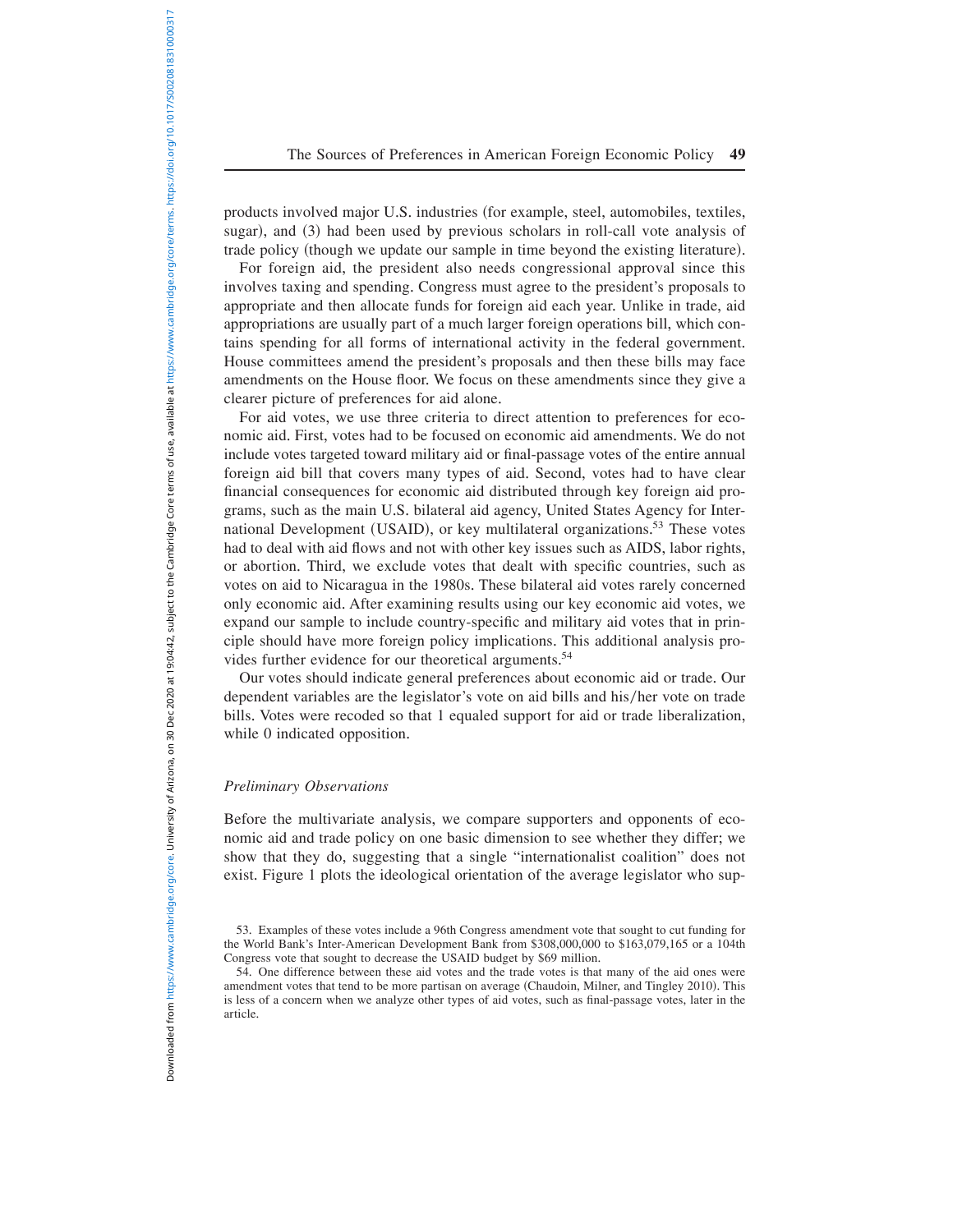ports and opposes aid or trade, using the average dw-nominate score with 95 percent confidence intervals. DW-NOMINATE is a commonly used measure of legislators' ideological orientation, derived from their roll-call voting, where -1 is most liberal and 1 is most conservative.



**FIGURE 1.** *Average legislator ideology scores by issue area and year*

Figure 1 shows that the supporters and opponents across these two issue areas are very different. The average aid supporter is far more liberal than the average trade supporter. The pattern of support and opposition in the two areas is almost completely reversed. Opponents of aid are the most likely to support trade. Note also that the gap between supporters and opponents is far larger in aid; indeed, in trade there are times when the average ideological scores of supporters and opponents overlap. This difference suggests that ideology is much less important for trade than aid. Figure 1 makes clear that supporters of international engagement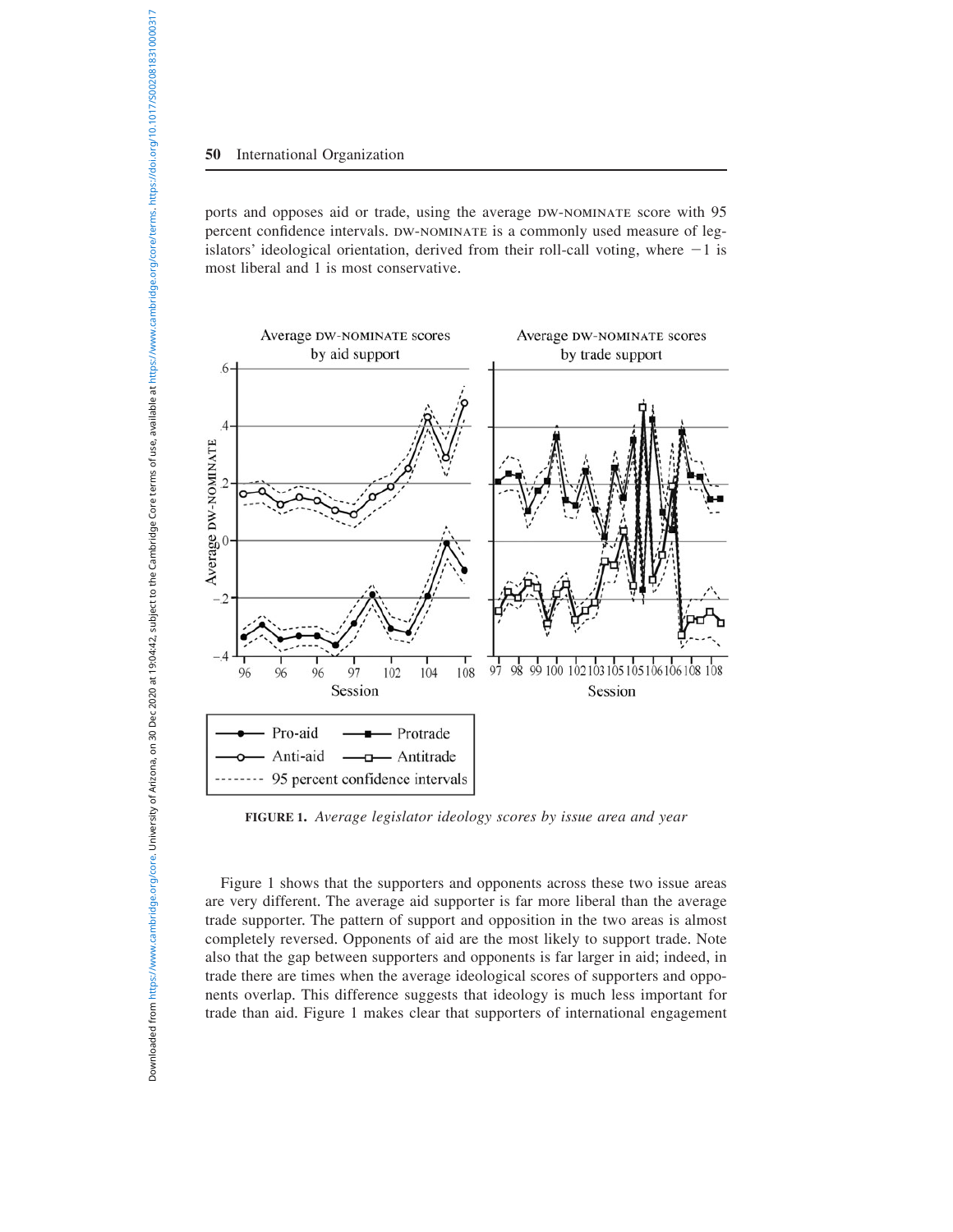differ from one issue area to another, and thus that the politics of building coalitions supportive of trade or aid differ.

#### *Multivariate Analysis*

This section examines the hypotheses deduced from models of foreign policy, political economy, and ideology using multivariate regression analysis. This allows us to estimate how the three sets of variables affect the voting of legislators and to make comparisons across issue areas. Our data are in a panel format with the legislator-vote as the unit of analysis. We estimate a series of panel probit models for each issue area. Our model specification includes vote-fixed effects to control for any unmodeled heterogeneity across votes and differences in the yeas-nays margin across votes.<sup>55</sup> Heterogeneity across legislators is accounted for by calculating robust standard errors. Because of the relatively small number of observations per legislator, we do not use legislator-fixed effects. The panel specification means that we are combining votes within and across congressional sessions, which allows us to compactly analyze our data. Running separate probit regressions for each vote yields identical conclusions.

## *Independent Variables*

To understand the impact of the foreign policy concerns of presidents, we include a variable to estimate their support for a bill and their ability to sway legislators. Following Meernik and Oldmixon, we created a presidential support variable coded as 1 if the president was of the legislator's same party and the president supported aid or trade liberalization, and 0 otherwise.<sup>56</sup> If the presidential foreign policy hypothesis is right (see H1 above), this variable PREZSUPPORT should be positive.

We test predictions made by Stolper-Samuelson models by measuring capital endowments at the district level; Stolper-Samuelson models propose that the greater the amount of capital (human capital or physical) used in the district (relative to unskilled labor), the more likely is a vote in favor of aid or trade. Following other scholars,<sup>57</sup> we measure this by the percentage of people working in high skill jobs in the district  $%$  HIGHSKILL). We expect this measure of human capital to be positively related to support for aid and freer trade, as H2 states.

Ideologically based theories suggest that legislators from more conservative districts will support free trade but oppose foreign aid, while legislators from more

<sup>55.</sup> Here we present results from a marginal effects specification ("population averaged") (see Liang and Zeger 1993; and Neuhaus, Kalbfleisch, and Hauck 1991). Thus, slope coefficients indicate the influence on a population of legislators, not individual legislators per se. This tells the average impact of a variable on an average legislator's vote choice.

<sup>56.</sup> See Meernik and Oldmixon 2008; and Rohde 2004.

<sup>57.</sup> See Broz and Hawes 2006; Broz 2005; and Beaulieu 2002b and 2002a.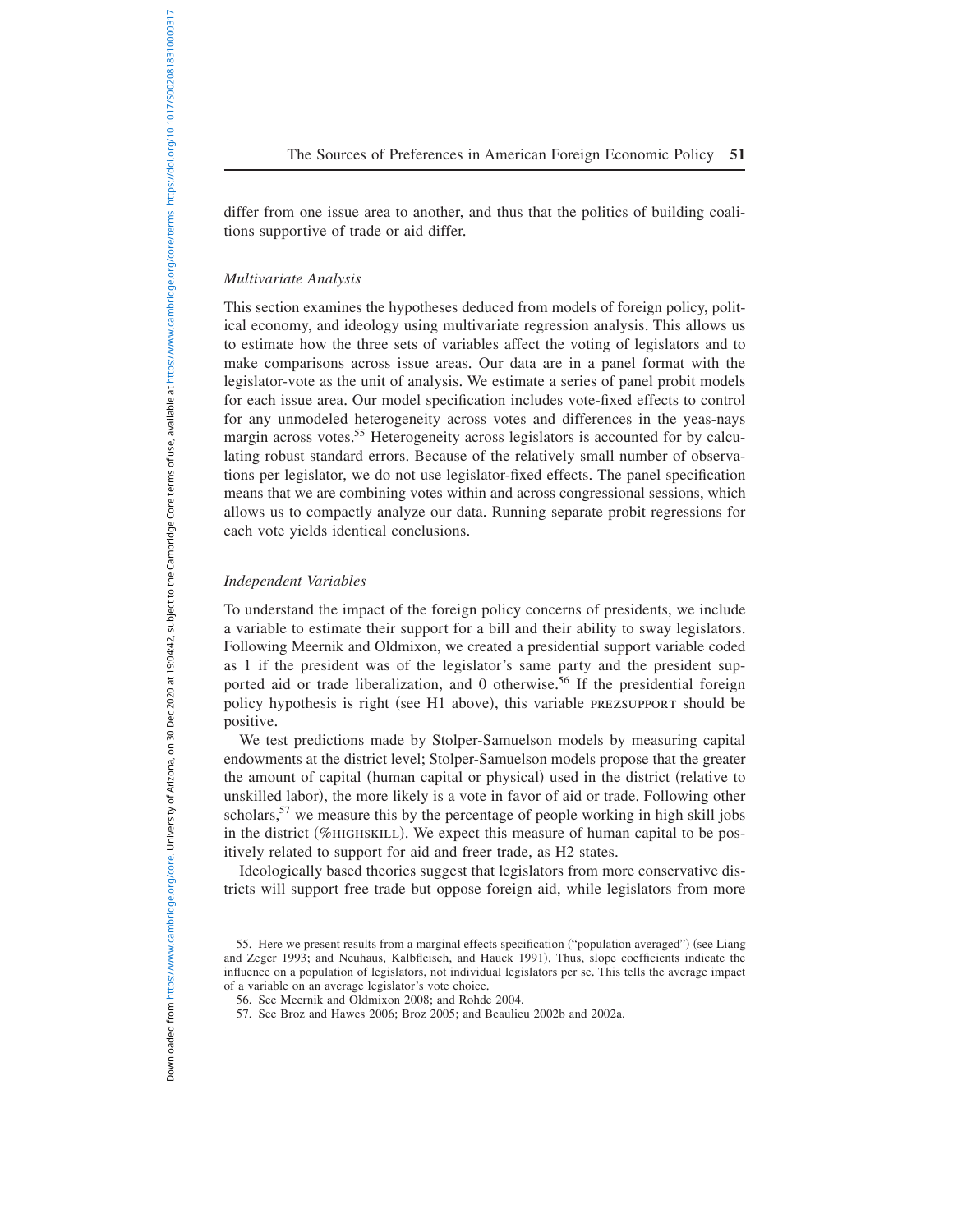liberal ones will have opposite preferences. Following scholars in American politics, we measure legislator ideology using DW-NOMINATE scores.<sup>58</sup> Legislators with more negative values are more liberal and those with more positive values are more conservative. As H3 suggests, we expect this variable to be negatively related to aid and positively to trade.

We include a number of control variables that others in the literature have identified. The role of organized interest groups is likely to be important.<sup>59</sup> Political action committee (PAC) contributions from corporate sources ( $\text{coRPPAC}\%$ ), labor groups (LABPAC  $\%$ ), and money-center banks (banks with high overseas exposure)<sup>60</sup> (BANKPAC %) are operationalized as a percentage of total PAC contributions<sup>61</sup> and taken from the electoral cycle preceding the Congress where we observe an actual vote. We include regional control variables because other foreign policy studies have concluded that regional politics in the United States are important.<sup>62</sup> Finally, we also included a number of demographic variables at the district level. A more complete discussion of these variables is in the online appendix.<sup>63</sup>

Our basic equation is:

$$
Prob(Vote = Pro) = \phi(\beta_p Prez + \beta_s Skill + \beta_i Ideology + X'\beta_x + V'\beta_v + cons)
$$

Where  $X'$  is a matrix of control variables,  $V'$  a set of vote fixed-effects, and the underlying probability model assumes a normally distributed error with mean 0 and variance 1.

#### *Results*

Our results, presented in Table 1, strongly suggest that the null hypothesis of idiosyncratic votes by legislators can be rejected. Legislators' votes can be systematically predicted on the basis of their constituency and the impact of the president; legislators have their own foreign economic policy preferences. Each of the three factors we focus on accounts for some part of a legislator's vote for aid or trade. But the impact of the three factors varies across the two issue areas.

First, we evaluate H1, which considers the influence of foreign policy on legislative voting, as reflected in the position of the president. The foreign policy concerns of the president  $(PREZSUPPORT)$  are salient for trade policy. When a president takes a position on trade legislation, legislators from the president's party are more likely to adopt this position (almost always protrade). Legislators not in the president's party when the president takes a position, or legislators in the president's

- 59. See Broz 2005; and Grossman and Helpman 2002.
- 60. Broz 2005.
- 61. Roscoe and Jenkins 2005, 60.
- 62. Trubowitz 1998, 232.
- 63. Available at  $\langle$ http://hdl.handle.net/1902.1/14325 $\rangle$ .

<sup>58.</sup> McCarty, Poole, and Rosenthal 2006.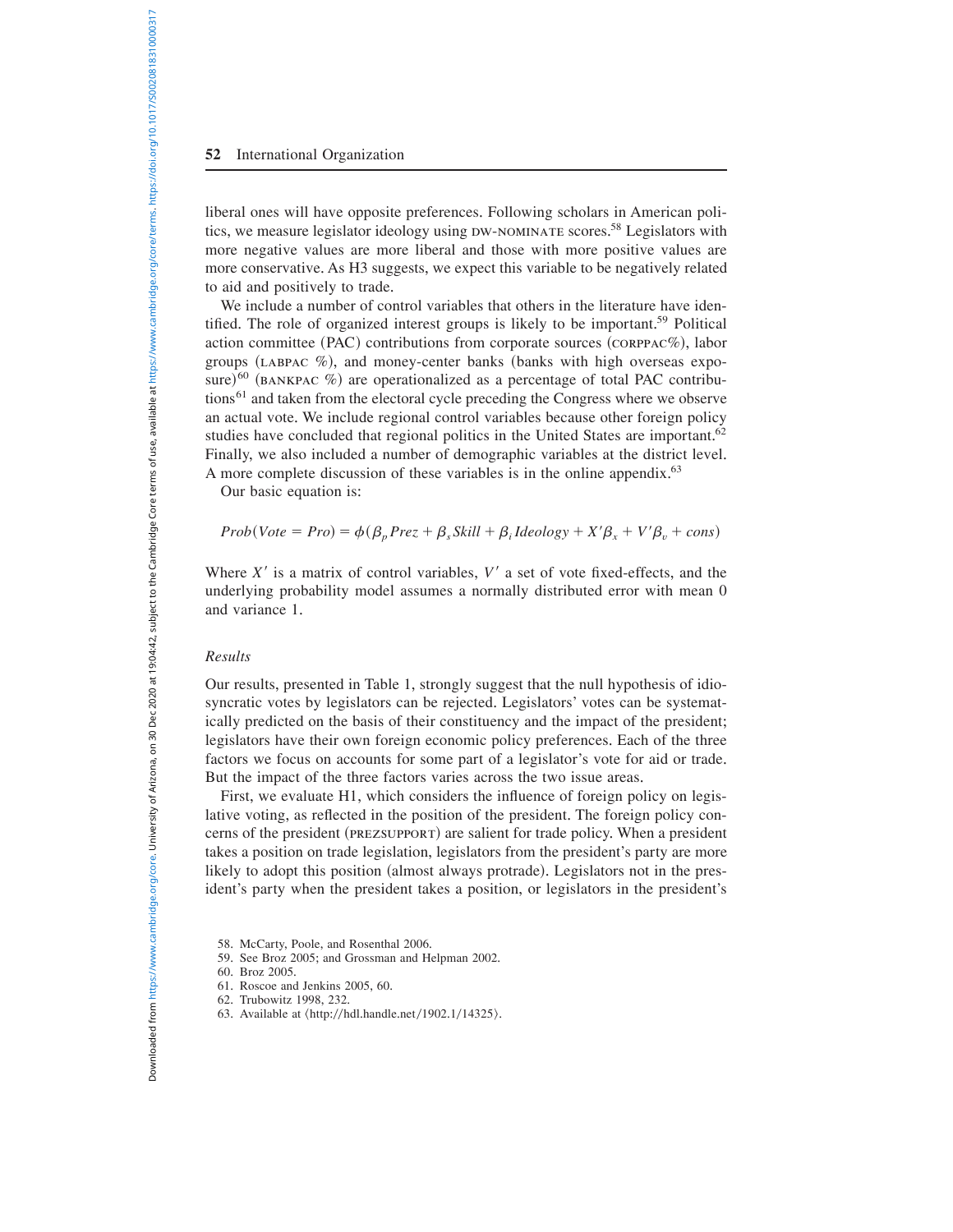| Variables                  | AID 1<br>(Model 1) | <b>TRADE</b> <sup>1</sup><br>(Model 2) | AID2<br>(Model 3) | TRADE2<br>(Model 4) | AID3<br>(Model 5) | TRADE3<br>(Model 6) |
|----------------------------|--------------------|----------------------------------------|-------------------|---------------------|-------------------|---------------------|
| $%$ HIGHSKILL              | $5.033**$          | $2.608**$                              | 3.747**           | 3.290**             | $5.207**$         | $3.768**$           |
|                            | (0.568)            | (0.537)                                | (0.910)           | (0.642)             | (1.003)           | (0.878)             |
| <b>DWNOMINATE</b>          | $-2.803**$         | $1.273**$                              | $-2.801**$        | $0.758**$           | $-2.764**$        | $0.756**$           |
|                            | (0.106)            | (0.0720)                               | (0.160)           | (0.105)             | (0.158)           | (0.104)             |
| <b>PREZSUPPORT</b>         | $-0.00186$         | $0.656**$                              | 0.0153            | $0.670**$           | 0.0288            | $0.668**$           |
|                            | (0.0786)           | (0.0401)                               | (0.0780)          | (0.0406)            | (0.0782)          | (0.0405)            |
| <b>WELFPERCAP</b>          |                    |                                        |                   |                     | 13.07*            | 3.109               |
|                            |                    |                                        |                   |                     | (5.822)           | (4.379)             |
| WELFPERCAPXSKL             |                    |                                        |                   |                     | $-35.25\dagger$   | $-7.030$            |
|                            |                    |                                        |                   |                     | (19.61)           | (9.001)             |
| UNEMPLOY%                  |                    |                                        | $-1.519$          | $-1.514$            | $-1.755$          | $-1.527$            |
|                            |                    |                                        | (2.298)           | (1.421)             | (2.369)           | (1.414)             |
| UNEMPCHG_2YR               |                    |                                        | 0.0522            | $-0.0365$           | $0.0601\dagger$   | $-0.0377$           |
|                            |                    |                                        | (0.0328)          | (0.0239)            | (0.0330)          | (0.0238)            |
| <b>LOGMDNINCM</b>          |                    |                                        | 0.140             | $-0.0600$           | 0.123             | $-0.0564$           |
|                            |                    |                                        | (0.236)           | (0.203)             | (0.239)           | (0.203)             |
| <b>%FORBORN</b>            |                    |                                        | $1.696**$         | $1.003**$           | $1.752**$         | $1.000**$           |
|                            |                    |                                        | (0.498)           | (0.373)             | (0.500)           | (0.369)             |
| WEST                       |                    |                                        | $-0.0192$         | $0.548**$           | 0.0434            | $0.574**$           |
|                            |                    |                                        | (0.100)           | (0.0871)            | (0.105)           | (0.110)             |
| <b>MIDWEST</b>             |                    |                                        | 0.0566            | $0.226**$           | 0.104             | $0.255*$            |
|                            |                    |                                        | (0.101)           | (0.0779)            | (0.109)           | (0.100)             |
| <b>SOUTH</b>               |                    |                                        | $-0.295**$        | 0.107               | $-0.216*$         | 0.144               |
|                            |                    |                                        | (0.0972)          | (0.0826)            | (0.108)           | (0.117)             |
| $%$ BLACK                  |                    |                                        | 0.495             | 0.327               | $0.535\dagger$    | 0.322               |
|                            |                    |                                        | (0.313)           | (0.206)             | (0.314)           | (0.207)             |
| <b>MKTVALAGPROD</b>        |                    |                                        | $-3.116$          | 17.22**             | $-3.778$          | $17.27**$           |
| BANKPAC%<br>CORPPAC%       |                    |                                        | (4.825)           | (4.889)             | (4.965)           | (4.878)             |
|                            |                    |                                        | $8.235**$         | 1.441               | $7.422**$         | 1.400               |
|                            |                    |                                        | (1.959)           | (2.278)             | (1.836)           | (2.266)             |
|                            |                    |                                        | $0.533*$          | $-0.382\dagger$     | $0.473\dagger$    | $-0.385\dagger$     |
|                            |                    |                                        | (0.269)           | (0.222)             | (0.268)           | (0.222)             |
| $_{\rm LABPAC}$ %          |                    |                                        | 0.0916            | $-1.457**$          | 0.0873            | $-1.455**$          |
|                            |                    |                                        | (0.237)           | (0.212)             | (0.236)           | (0.212)             |
| Constant                   | $-1.333**$         | $-0.840**$                             | $-2.705$          | $-0.176$            | $-2.927$          | $-0.362$            |
|                            | (0.146)            | (0.184)                                | (2.344)           | (2.118)             | (2.420)           | (2.117)             |
| <i><b>Observations</b></i> | 5131               | 10653                                  | 5048              | 10577               | 5048              | 10577               |

**TABLE 1.** *Panel probit with population average effects and vote fixed effects (omitted)*

*Notes:* Standard errors in parentheses. Models estimated using the *xtprobit* command with the *pa* (population average) and robust extensions. This is equivalent to running *xtgee* with a Bernoulli family and probit link with robust standard errors and exchangeable correlation matrix.  $\dot{\uparrow} p < .10; \dot{\uparrow} p < .05; \dot{\uparrow} \uparrow p < .01.$ 

party when the president does not take a position, are less likely to support trade liberalization. This is shown when we take Model 2 of Table 1 and change our prezsupport variable from 0 to 1, resulting in an estimated change in probability of voting for trade of 26 percent, but only 3 percent for aid. Hence while we observe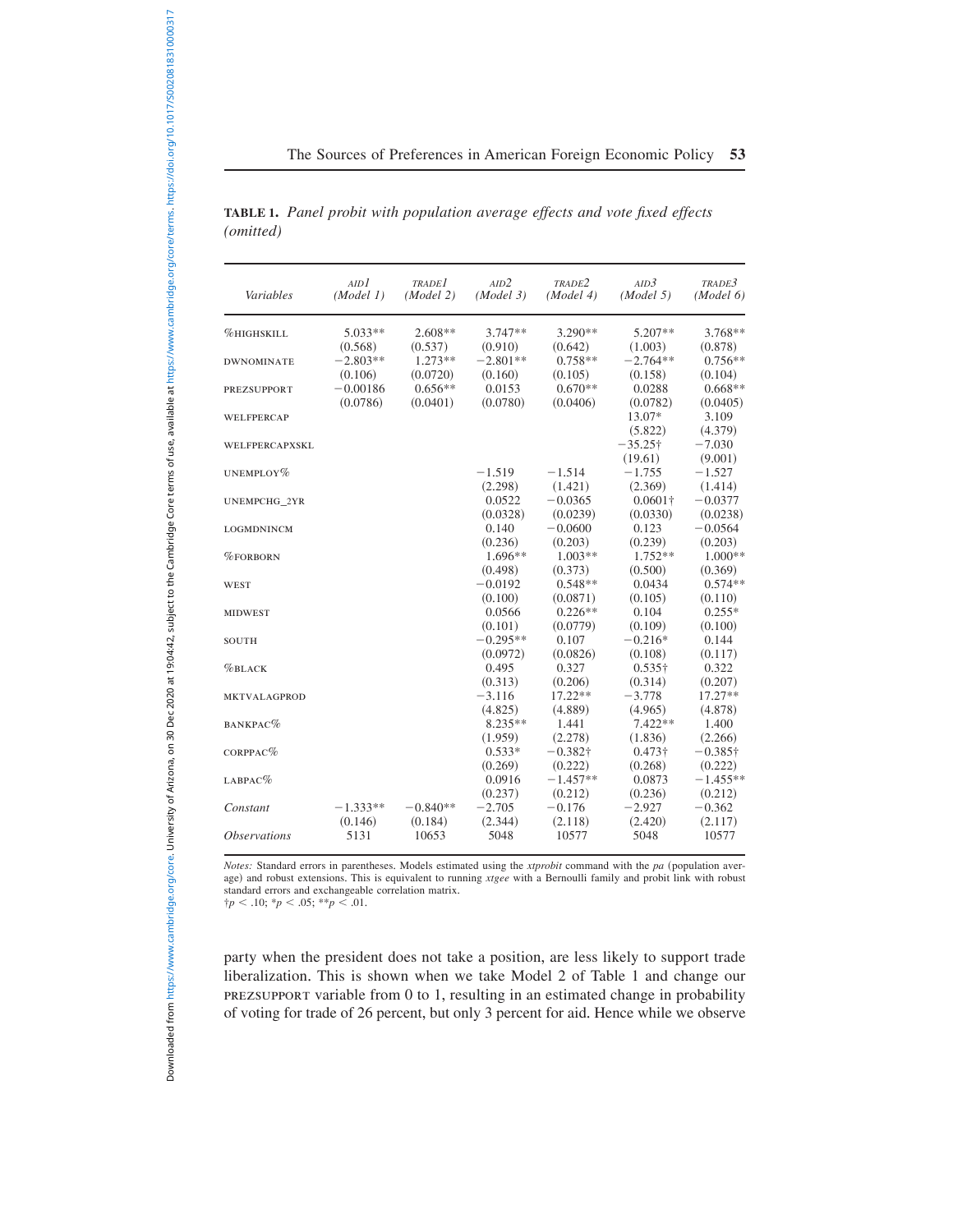the strong influence of the president on trade policy voting and thus support for H1, we do not observe this for economic aid. Alternative specifications of the president's position produced similar results.<sup>64</sup> A president's foreign policy preferences seem to weigh more heavily in trade than aid. This contrasts with Kesselman's findings that emphasized the role of the president in influencing aid roll-call voting, and supports the skepticism about this result.<sup>65</sup>

Furthermore, there is evidence that the influence of the president in trade policy depends on the legislator's party. In trade policy, Democratic presidents seem more able to sway their party members to vote with them+ As illustrated in Figure 1, the ideological divide on trade policy is largely eliminated during the Clinton administration. President Clinton put considerable pressure on members of his party to vote for trade liberalization, <sup>66</sup> and he was able to sway Democratic legislators who, according to political economy and ideological theories, might have opposed trade liberalization. Clinton, for example, used a combination of rhetoric linking trade to national security concerns and concessions (particularly on environmental issues) to win Democratic legislators over on the North America Free Trade Agreement  $(NAFTA)$  and  $AGOA<sup>67</sup>$  Republican legislators generally have political economy interests that are more favorable to trade, which is one reason presidential persuasion has been less influential: such legislators do not need persuading. But in economic aid, Republican presidents who favor aid have not been able to convince many of their Republican colleagues to support it; domestic political interests seem to override presidential pressure. An asymmetry of influence exists. Democratic presidents appear to have more capacity to pull Democratic legislators toward trade than do Republicans toward economic aid.

The Stolper-Samuelson model in H2 does well in both aid and trade votes+ Our measure of capital endowments (%HIGHSKILL) is highly significant and positive for both aid and trade votes, indicating that legislators from districts with high levels of human capital are more likely to vote in favor of foreign aid and free trade. The results for trade are consistent with those found in the literature. The strong positive relationship for aid is as predicted by the political economy model, but is more surprising than anticipated.

To simulate how changes in our %highskill variable lead to estimated changes in the probability of supporting trade or aid, we use Model 2, hold the other variables at their sample means, and increase the %HIGHSKILL variable from its mean to one standard deviation above its mean. The magnitude of the effect of our skill variable is similar across the two issue areas, which is surprising given that aid is a much smaller element of the economy than trade. Moving from the mean to one standard deviation above the mean leads to a 9 percent increase in probability of

<sup>64.</sup> For example, when we consider only those votes where the president took a position, 70 percent of co-partisan legislators voted with the president for trade but only 56 percent of legislators for aid+

<sup>65.</sup> See Kesselman 1961; and Asher and Weisberg 1978.

<sup>66.</sup> See Uslaner 1998; and Magee 2010.

<sup>67.</sup> See Wolfowitz 1994; Krugman 1993; and Avery 1998.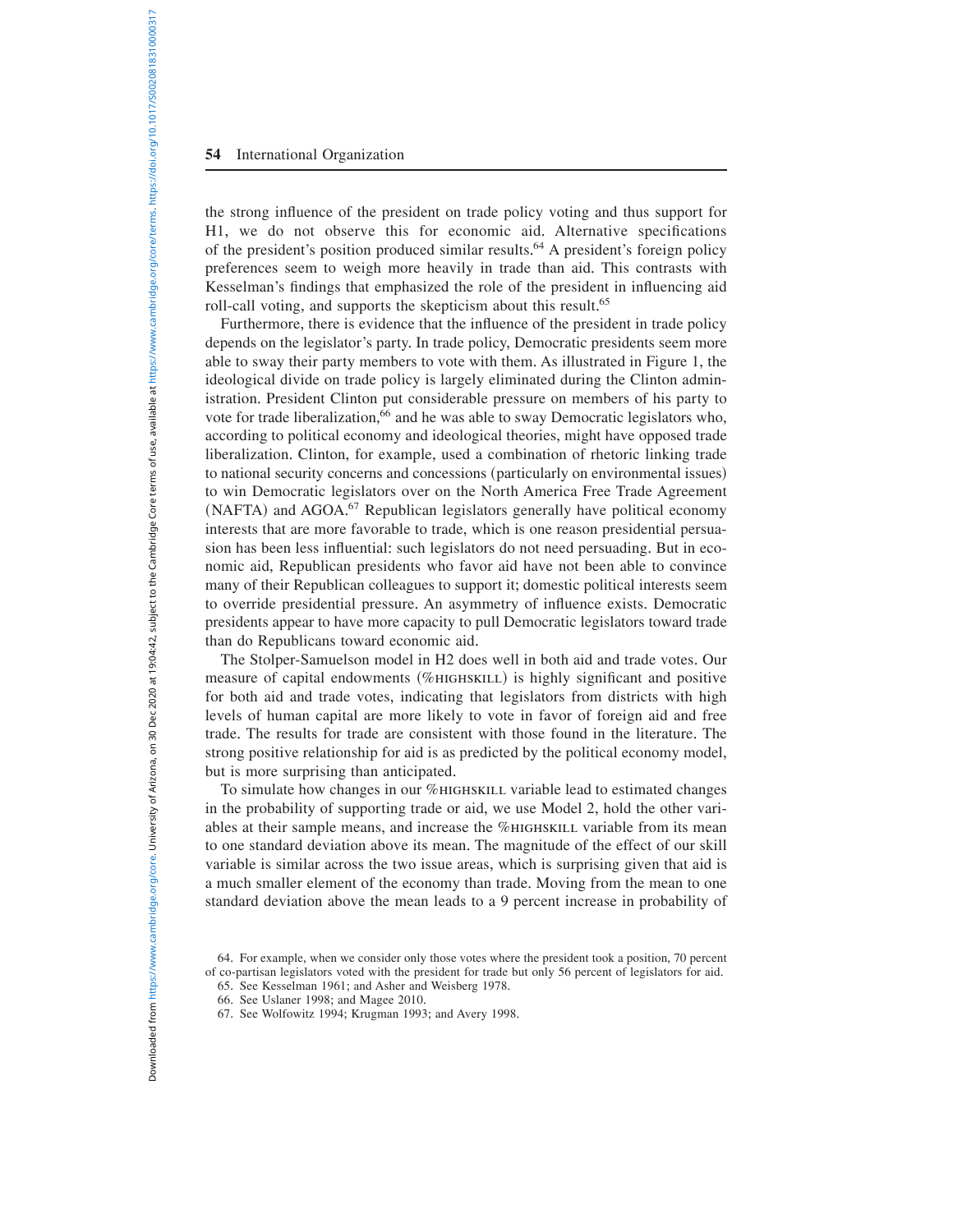supporting aid and a 9 percent increase for trade. This result indicates that a core group of supporters exists in supporting both trade and aid. Thus our findings extend previous research in trade policy to research in foreign aid+ Groups well endowed with capital support international engagement through trade and aid; they are perhaps the core of "the internationalist coalition" that allows greater substitution among foreign economic policies.

Next, we consider our ideological measures. While difficult to disentangle, ideological beliefs may have important effects independent from the political economy and foreign policy factors. Our liberal-conservative measure (DWNOMINATE), which scales legislator voting from -1 for liberal to 1 for conservative, is negative and significant for aid, while positive and significant for trade, as H3 proposes. As predicted, more left-leaning legislators favor aid and oppose trade, largely, we surmise, because of their beliefs about the role of the government in the economy.

The effect of ideology also appears to be much larger in aid than in trade. This is shown by taking Model 3 and holding all variables at their means and increasing the DWNOMINATE variable by a single standard deviation, leading to a  $-37$ percent change in probability of supporting aid, but only a 13 percent change for trade. The effect of aid is three times as large for aid as for trade.

How does the influence of the political economy and ideological variables compare to the influence of the president? For the aid votes, the answer is clear: the ideology and skill variables produce substantial changes in the probability of voting for aid, whereas the presidential variable does not. For trade, the influence of the president is much more sizeable, a 26 percent increase in the probability of voting for trade. To assess the magnitude of this variable, we determine how much the skill or ideology variables in the trade votes would need to change to produce an effect equivalent to the influence of the president. The skill variable would need to move from the 10th to the 90th percentiles of its distribution and the ideology variable from the 25th to the 75th percentiles, both relatively large changes+ Presidential influence matters for trade policy in ways that prior research has neglected, and this influence matters more than in economic aid policy.

#### *Control Variables*

While not our focus, Models 2 and 3 report results with a number of additional control variables; they show that our main results do not change when we control for many other factors. Organized interest groups may influence policy. We see that labor PAC contributions  $(LABPAC%)$  were negatively correlated with protrade voting (in keeping with previous results). Contributions from money-center banks  $(bANKPAC%)$  were positively correlated with support for foreign aid, similar to what Broz and Hawes observe with financial bailouts and IMF voting.<sup>68</sup> We do not observe this relationship in trade policy. Our measure of spending by corporate PACs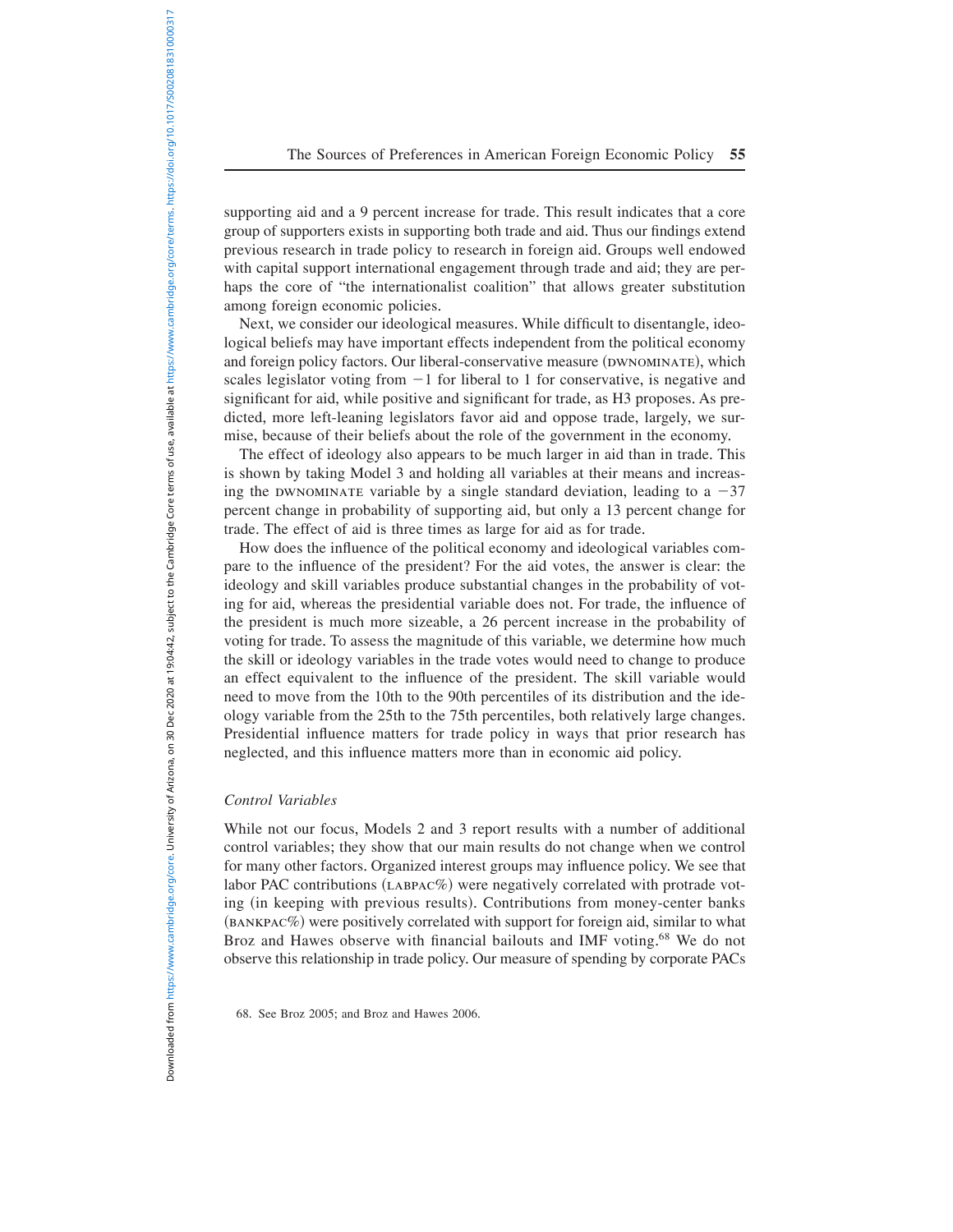$({\rm corePAC\%)}$  was mostly insignificant. District agricultural production (MKTVALAGprod! is not significantly related to the set of foreign aid votes in our sample, but highly agricultural districts tend to be more free-trade oriented. Compared to legislators from the northeast, southern legislators were less likely to support foreign aid. Legislators from the West (WEST) and Midwest (MIDWEST) are more likely to vote in favor of free trade compared to northeastern legislators. Legislators from districts with large foreign-born populations  $(\%$  FORBORN) are likely to vote in favor of foreign aid and trade, though this effect is larger for aid+ Our measure of unemployment level ( $\text{UNEMP}(\mathcal{O})$  and change in (state level) unemployment were almost always negative but never significant. There is no consistent relationship between (the log of) median income  $($ LOGMDNINCM $)$  and either trade or aid voting.

#### **Robustness**

We perform many robustness exercises to show that our results are quite resilient. Our models correctly predict a very high percentage of actual votes by legislators: between 71 to 74 percent for trade and 74 to 76 percent for aid.<sup>69</sup> The accuracy of our model does not appear to be driven by our choice of variables, estimation strategy, or other potential misspecifications, as we discuss below.

#### *Alternative and Additional Variables*

One criticism of the capital endowment variable  $%$  HIGHSKILL), which is widely used, is that it might capture other effects beyond economic factors. While our Stolper-Samuelson variable (%HIGHSKILL) remains positive and significant in our models in Table 1 even if we include a variable controlling for education levels (the percentage of the district above age eighteen with a college education), we also collected other measures of capital and labor endowments, following the procedure laid out by Ladewig and continue to find results supportive of Stolper-Samuelson-type preferences (see supplementary materials).<sup>70</sup> Taken together with the results for our original Stolper-Samuelson variable  $(\%$  HIGHSKILL), we find strong support for H2 and our models of economic interests in both aid and trade.<sup>71</sup>

An alternative ideology measure is district ideology, which we measure as the percentage of the two-party vote for the president that goes to the Republican candidate. This variable produces generally identical results as the legislator-specific measure.

<sup>69.</sup> The proportional error reduction for both issue areas is between 29 to 46 percent.

<sup>70.</sup> Ladewig 2006.

<sup>71.</sup> Models where we control for district-level education and proxies for "cosmopolitanism" (magazine readership) give similar results.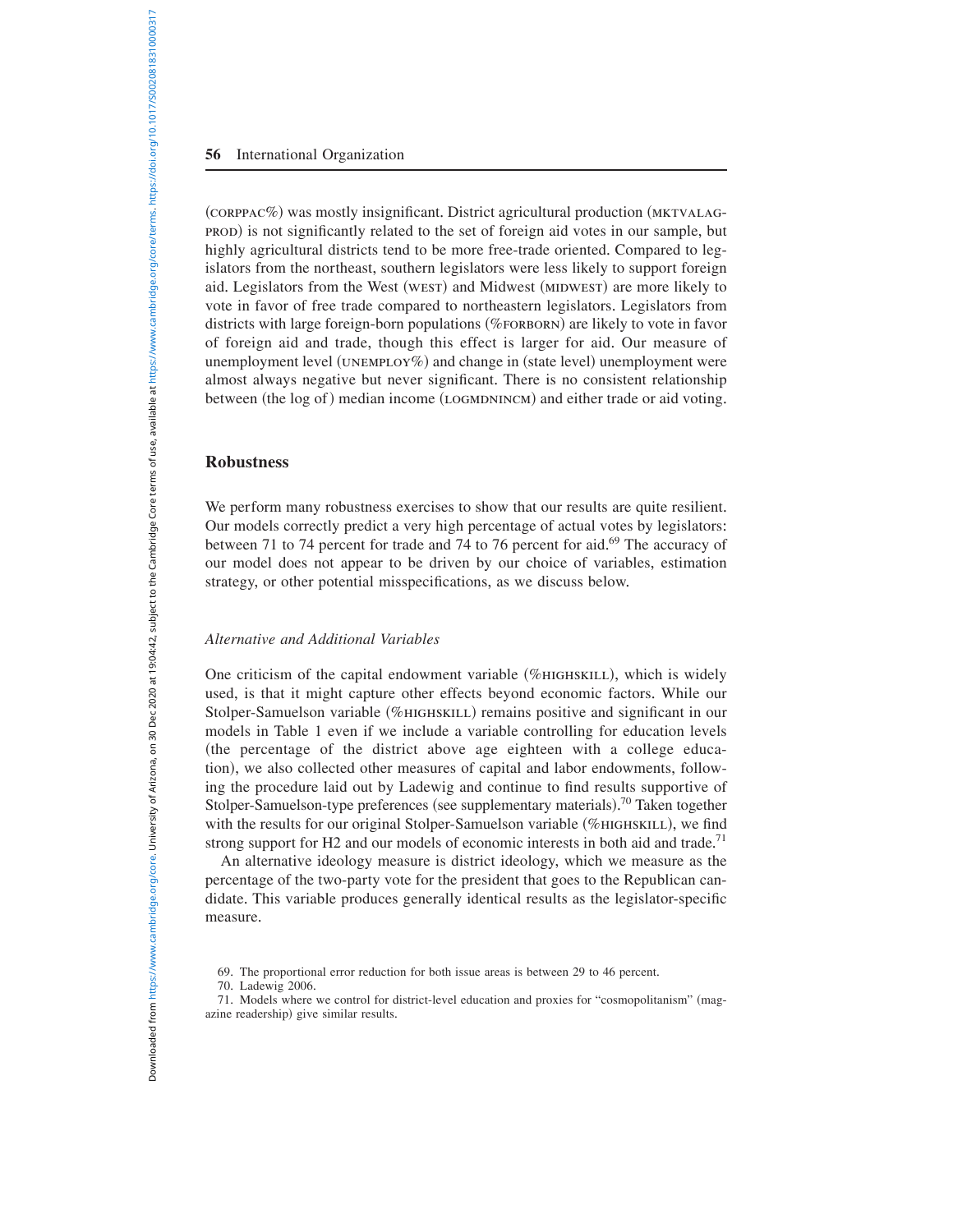An important literature argues that governments use fiscal policy to alter the distributive effects of international integration, in particular to compensate the losers from globalization.<sup>72</sup> We expect welfare spending to be positively associated with support for trade and aid.<sup>73</sup> Because data at the congressional district level is not available, we focus on state welfare spending per capita (WELF PERCAP), but we obtain similar results if we use welfare measures as a percentage of GDP or federal welfare spending within a state. We also interact this measure with our district level skill measures to consider Hanson and colleagues' public finance hypotheses.<sup>74</sup>

While our measure of per capita welfare spending  $(sTATEWELF_PERCAP)$  is positive and significant for aid votes, it is insignificant for our trade votes. Hence we find some support for the ideational claim that higher domestic compensation is linked to greater generosity toward aiding foreign countries, <sup>75</sup> but little support for the compensation hypothesis that domestic redistribution can reduce opposition to trade openness.<sup>76</sup> We also find an interactive relationship between our %highskill measure and statewelf\_percap for foreign aid voting, but not for trade voting. Adding these variables to our models does not change our main results.

#### *Alternative Estimation Strategies*

Our main results persist if we look at our votes individually<sup>77</sup> or using a different panel estimator.<sup>78</sup> We estimated models with sets of legislators depending on their reelection percentages to take into account heterogeneous electoral incentives. Our results do not substantively change. Finally, we estimated our models from Table 1 including a different, larger set of votes that we classified as being "less directly focused." These votes satisfied most of our selection criteria, but were not as narrowly focused. Our main results hold for this larger sample. Overall, our results are quite robust.

## **Why Do These Differences in Aid and Trade Arise?**

Political economy factors, foreign policy concerns, and ideology help account for legislative voting on aid and trade, but they do so in different ways. Why? Inter-

- 73. Thérien and Noël 2000.
- 74. Hanson, Scheve, and Slaughter 2007.
- 75. See Noël and Thérien 1995; and Thérien and Noël 2000.
- 76. Hanson, Scheve, and Slaughter 2007.

77. We estimated probit models for each vote separately and then calculated the marginal effect for each of the variables. There is a relatively consistent relationship between voting and these variables, with a significant or near significant, marginal effect in a majority of votes.

78. Our results do not change if we use a random-effects specification for the panel probit model, drop our vote-fixed effects, or use a probit model that clusters standard errors at the legislator level, logit estimators, or difference in means tests.

<sup>72.</sup> See Cameron 1978; Rodrik 1998; Hays, Ehrlich, and Peinhardt 2005; and Ruggie 1982.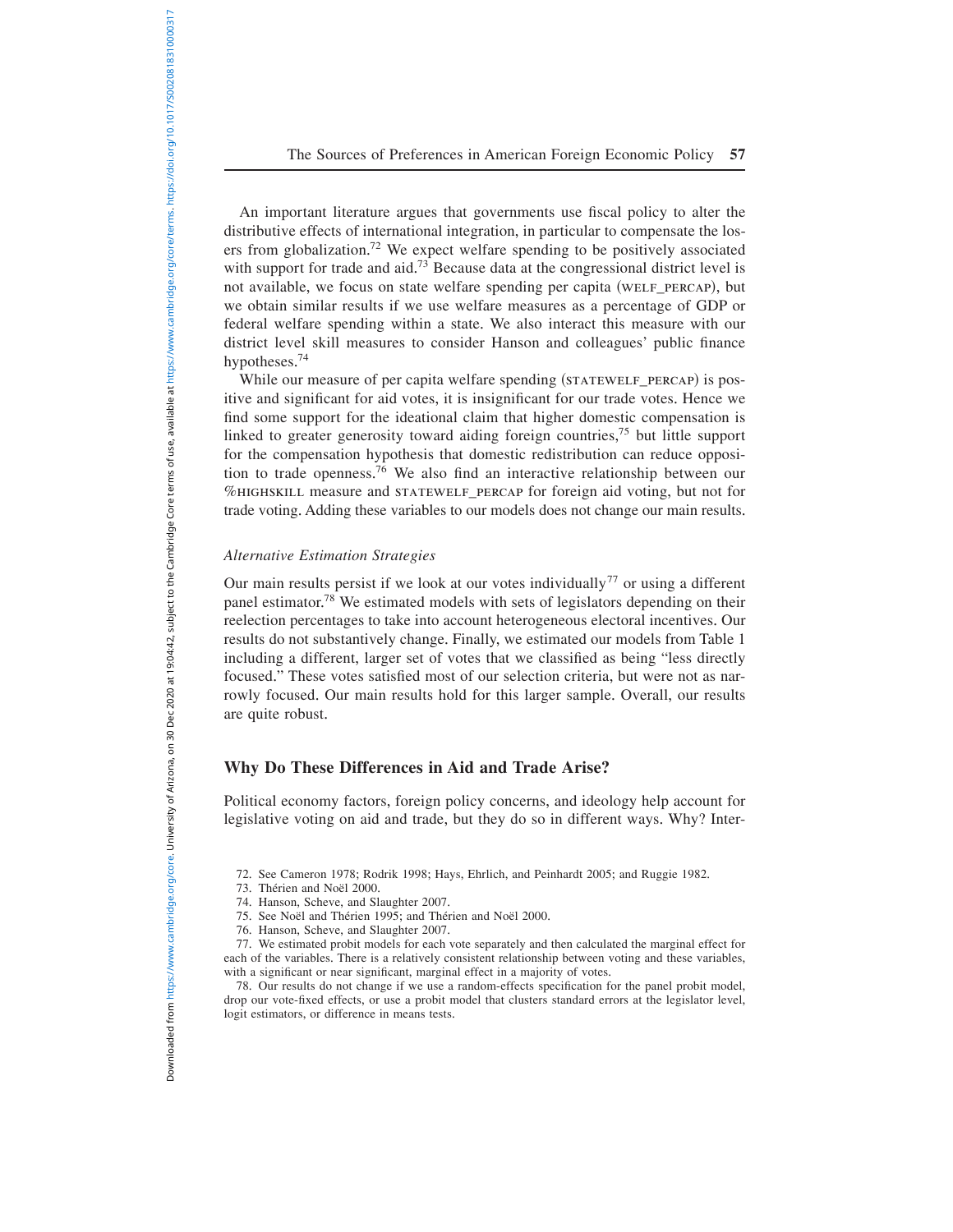estingly, the same political economy factors operate in the two areas. Legislators seem to respond to the economic endowments of their constituents. As Stolper-Samuelson models predict, districts heavily endowed with high-skill workers gain from freer trade and more aid, and their legislator's voting choices reflect this. Surprisingly, this is just as true for aid as for trade. Even though aid is a smaller part of the U.S. economy than trade, aid is often seen as an important means of economic engagement with the world economy. Legislators hence respond to the political economy pressures of their constituents similarly. This suggests that political economy factors might help shape a broad internationalist policy orientation across multiple policy areas.

In contrast, foreign policy pressures and ideology exert different effects on legislative voting in aid and trade. For our economic aid votes, the ability of the president to inject his foreign policy concerns into the process and sway legislators is much more limited than in trade. Given the importance of foreign aid as a tool of foreign policy, one wonders why the president has such limited ability to push legislators away from their constituents' interests. Several scholars note that the appropriations process in foreign aid gives Congress, and especially particular House committees, substantial power over foreign aid.<sup>79</sup> However, this perspective treats all foreign aid as if it were alike. Research has suggested that the extent of presidents' influence over Congress depends in part on the degree to which they can inject national security concerns into the process.<sup>80</sup> For example, when legislators believe that presidents have valid national security reasons for a policy, presidents should have an easier time convincing legislators to vote for it.

What happens to the influence of the president if we consider aid votes that are more tightly linked to national security issues? To probe this further, we identified two additional types of votes that fell outside the criteria we used to select aid votes above: votes that dealt with aid to a specific country (bilateral aid) and ones that dealt with military aid+ These votes deal with particular presidential foreign policy and security initiatives; the debates around them underline the importance of sustaining the president's ability to conduct foreign policy.<sup>81</sup> These differences among the types of aid bills suggest that presidential power may vary across them. The more a vote directly affects U.S. national security, the more a president's endorsement will get members of the president's party to vote for it, even if their constituency-based preferences would lead them to oppose it.

- 79. Lindsay 1994, 64, 156.
- 80. See Russett 1990; and Hinckley 1994.

81. An example of a military aid vote is a 98th Congress vote on eliminating \$25 million in military assistance program grants. Representative Gerald Solomon (R-N.Y.) argued "President Reagan has made good faith assurances to the Govt of the Philippines that our country will live up to our side of the bases agreement. Congressional action that shifts around the various accounts does not contribute to stability in our country's bilateral relations with the Philippines" ~*Congressional Record* 1984, 11577). An example of a country/region-focused vote is the 100th Congress vote to cut economic aid to southern African nations also receiving aid from the Soviet Union.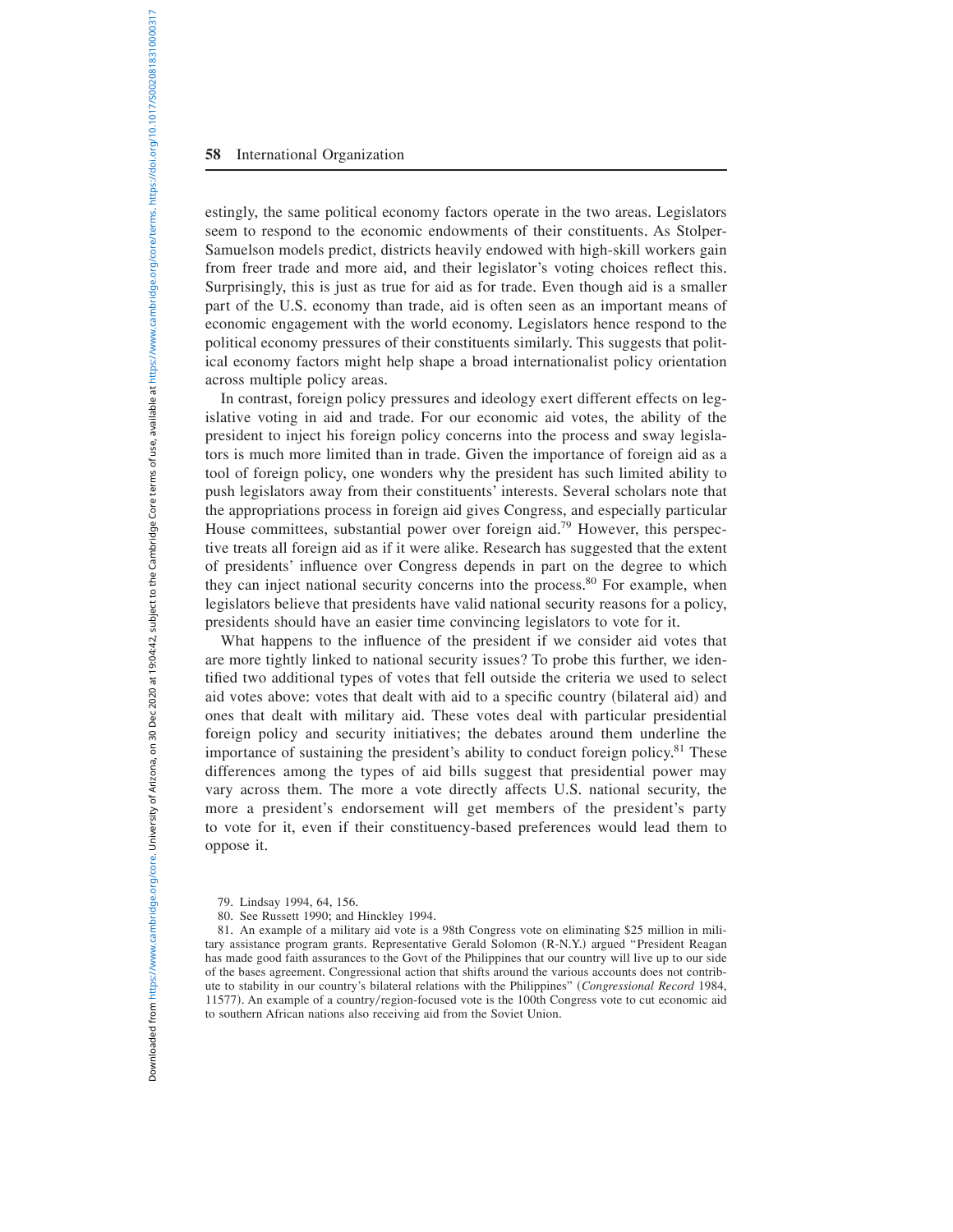Models for these two types of aid votes produce positive and highly significant coefficients for the impact of the president. $82$  Their substantive effects are also sizeable. Using the specification in Model 3 from Table 1, changing the PREZSUPport variable from 0 to 1 increases the probability that a legislator votes in favor of bilateral aid by 32 percent and military aid by 31 percent. The difference between the insignificant impact of the presidential variable in the general economic aid votes and its sizable impact on military and bilateral aid votes reinforces our claim that the presidential variable does a good job of indicating the president's foreign policy concerns+ Second, it shows that when the president can credibly invoke foreign policy concerns, legislators are more likely to move away from their local interests and to support the president's more national preferences.

Furthermore, evidence exists that the influence of the president differs across issue areas depending on the legislator's party. In trade policy, as noted above, Democratic presidents seem more able to sway their party members to vote with them, which is why Figure 1 shows fewer ideological differences during the Clinton administration (103rd to 106th Congresses). Conversely, Republican administrations (97th to 102nd, 107th to 108th Congresses) were more influential with bilateral economic aid votes, with debates on these votes frequently shaped by national security factors. When presidential influence is significant, it will be easier for presidents to build a legislative coalition in favor of their preferred foreign policy tools. Trade generally seems to be an easier issue for presidents, especially Democratic ones, to do this. But when Republican presidents can convince Republican legislators that foreign aid is a national security issue that is critical to the foreign policy goals of the president, presidential influence in aid may be important. To the extent that presidents can convince legislators to refrain from voting based on their local constituency interests—whether driven by political economy or ideological forces—they can build a coalition for internationalism and substitute among their foreign policy tools more easily.

The two issue areas also differ in terms of the role of ideology. For our general economic aid votes, the ideological convictions of legislators play a more substantial role than in trade. Lumsdaine and others have suggested that ideological influences in aid should be strong because the material consequences are more limited and because aid addresses the same core left-right ideological debates.<sup>83</sup> We thus find strong support for aid on the more liberal wings of both parties, and a general alignment of Democrats in favor of aid as a means of redistributive transfer to poorer countries and Republicans opposed to such redistributive intervention. General economic-aid votes show a marked influence of ideology, but the influence of ideology drops significantly for votes more tightly linked to U.S. national security. Our models for the bilateral aid votes show that the substantive effect of

<sup>82.</sup> The supplementary materials present complete regression results that are omitted here for space purposes. Available at  $\langle$ http://hdl.handle.net/1902.1/14325 $\rangle$ .

<sup>83.</sup> For example, Noël and Thérien 1995.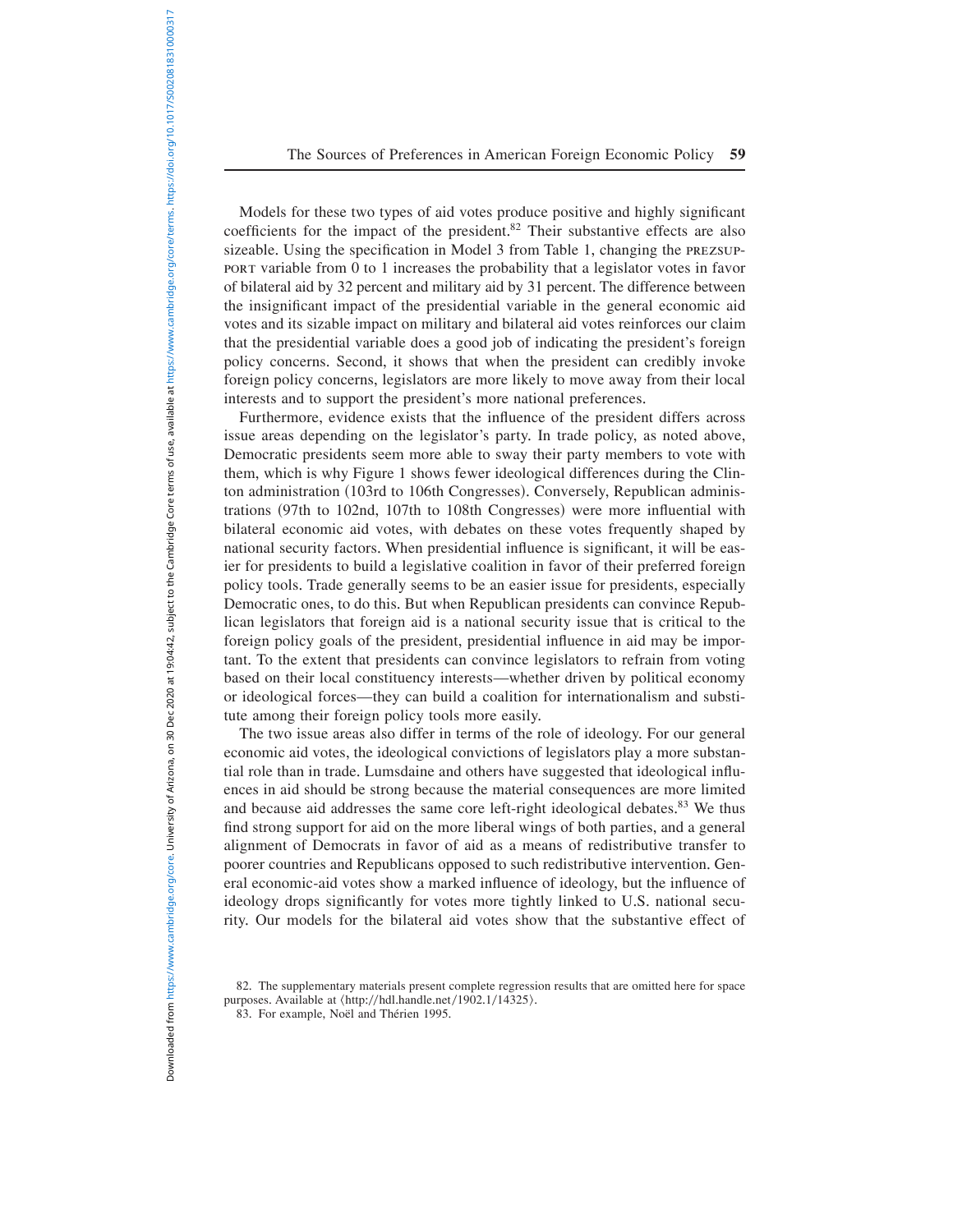increasing legislator ideology by a standard deviation beyond its mean value was only  $-19$  percent, compared to  $-37$  percent for our main sample of economic aid votes. Furthermore, the absolute difference between the impact of ideology on trade (12 percent) and on bilateral economic aid  $(-19$  percent) or military aid (4 percent) is smaller compared to our main economic aid votes. Once we include aid votes that are linked strongly to national security, the impact of ideology diminishes and becomes more similar to that in trade.

In sum, trade and aid policy differ in their bases of support. Republicans generally favor trade and oppose aid, while Democrats support aid and vote against trade. No single internationalist coalition exists for these two areas; they require that the president build different support coalitions+ To the extent that presidents can override the local-constituency interests of legislators, they may be able to construct a single internationalist coalition for aid and trade+ But it is likely that presidents see trade and aid as only partially substitutable since they cannot usually expect the same groups to support both policies.

The AGOA illustrates the difficulty of policy substitution due to domestic political constraints. In the late 1990s, the Clinton administration urged the approval of AGOA on the basis of a "trade not aid" policy; President Clinton termed it the "NAFTA for Africa" act, as it focused on trade expansion with Africa.<sup>84</sup> Initial formulations of AGOA sought to give qualifying African nations increased U.S. market access, which was considered "the first step in replacing aid with trade," as Republican Representative Phil Crane noted.<sup>85</sup> AGOA was a high foreign policy priority for Clinton as a means of dealing with the many foreign policy issues bedeviling the continent, and foreign policy concerns explicitly governed eligibility for AGOA's benefits.<sup>86</sup> As Clinton underlined, "this package advances U.S. economic and security interests by strengthening our relationship with regions of the world that are making significant strides in terms of economic development and political reform."87

It was an unlikely act for a Democratic president to originate since it favored trade over aid and sought to open up import-sensitive industries in unskilled laborintensive districts. Democrats, especially those in the Congressional Black Caucus, balked at the idea of declining aid budgets to Africa and the overtly neoliberal trade agenda.<sup>88</sup> Furthermore, some U.S. manufacturing firms, especially in textiles, resisted AGOA because of the imports it allowed.<sup>89</sup> Because of these domestic constraints, Clinton failed to get AGOA passed on his first try in 1998.<sup>90</sup> But in

- 88. See Walters 2004; and Thompson 2004.
- 89. For example, Danahy 1998.
- 90. McCormick 2006, 356.

<sup>84.</sup> See Alden 2000; and McCormick 2006.

<sup>85.</sup> Tilton 1998. See also  $\langle$ http://banking.senate.gov/00\_06hrg/060800/burnham.htm $\rangle$ . Accessed 28 March 2010.

<sup>86.</sup> McCormick 2006, 358.

<sup>87.</sup> Clinton 2000.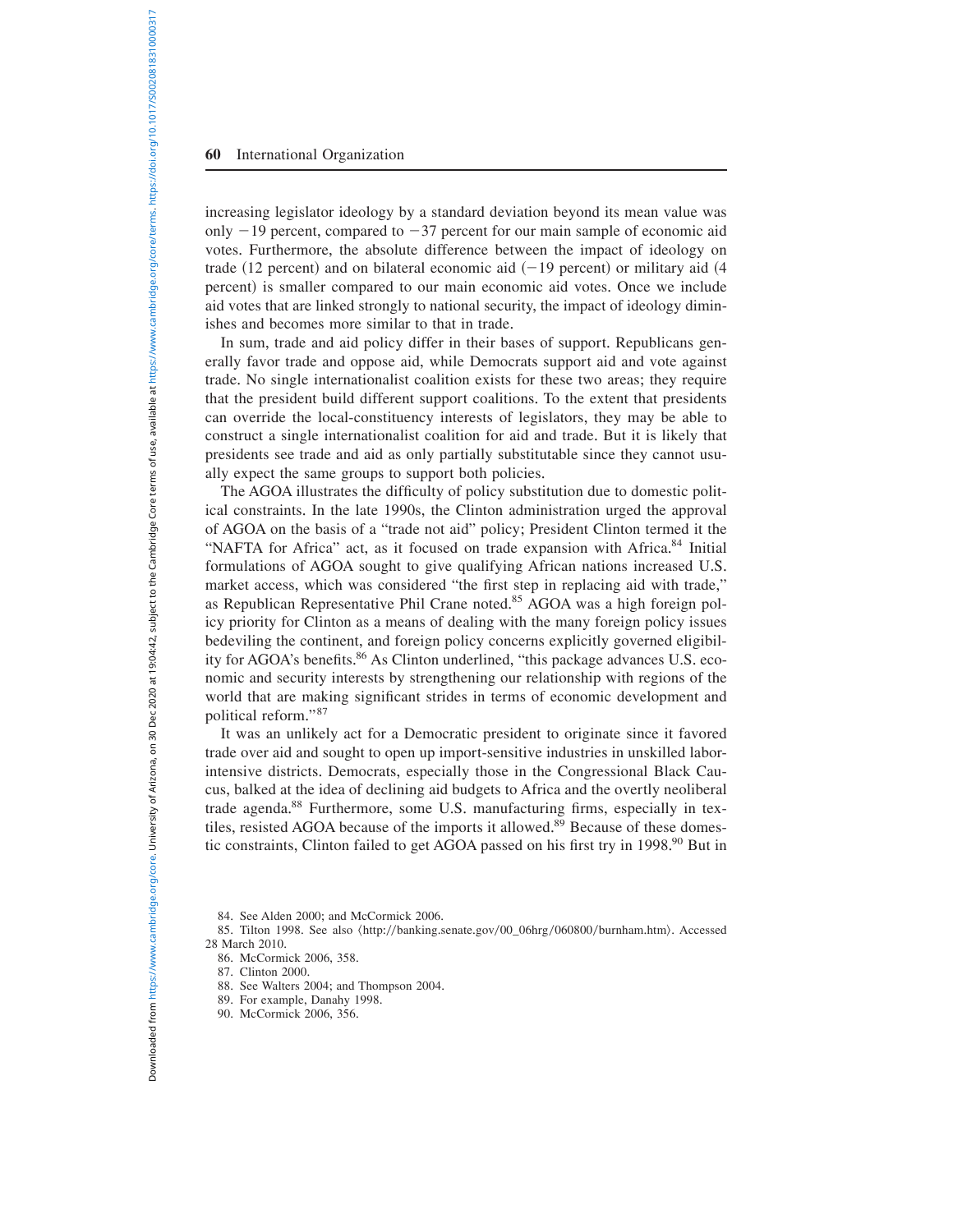1999, after using his state of the union address to link AGOA to American national security goals, Clinton and Republican leaders were able to pass it having made strong efforts to address the concerns of Democrats about the reduction of aid to Africa and to reduce the impact on textile districts.<sup>91</sup> Presidents often lack the ability to shift between foreign policy tools without paying high political costs because of domestic political factors.

## **Conclusion**

The votes of U.S. legislators on trade and aid policy can be systematically explained. The foreign policy concerns of the president, political economy pressures, and ideological predispositions account for a substantial portion of legislative voting on these foreign policy issues. These factors weigh differentially on legislators in the two issues areas. One main difference is that the president's foreign policy concerns are less able to influence voting on economic aid issues than on trade. This finding recalls the older debate over the role of the state (that is, the executive branch) versus society in foreign economic policy making.<sup>92</sup> In this debate, scholars often found that the chief executive's national interest concerns guided foreign policy to a greater extent than did societal pressures from interest groups and legislatures. Such statist claims were weighed against more Marxist ones, which emphasized political economy pressures.

Our work joins this debate and advances it in two ways. First, this important debate can now be approached with more empirical precision. New data sources, such as those on congressional voting examined here, and systematic analysis of foreign policy choices allow us to explore these arguments more systematically. It is easier to distinguish the impact of political economy factors from foreign policy concerns than in the early days of this debate. Second, our results make a substantive contribution by showing that executive power over foreign policy clearly varies by issue area. On questions of economic aid, chief executives are more constrained since legislators are more influenced by their local constituency preferences and have substantial control over the appropriations process. Trade policy, on the other hand, presents opportunities for chief executives to override local interests. Examining other issues areas, such as foreign investment, to see the extent of executive versus constituency influence would be valuable+

Our results also have implications for two important claims in the literature on foreign policy. First, we show that foreign policy substitutability needs to take domestic politics into account to a greater extent; substitutability between trade and aid policy may be limited because of internal constraints. Since different domestic groups support aid and trade, U.S. presidents may have a difficult time switch-

<sup>91.</sup> Ibid., 350–54.

<sup>92.</sup> See Krasner 1978; Katzenstein 1978; and Ikenberry, Lake, and Mastanduno 1988.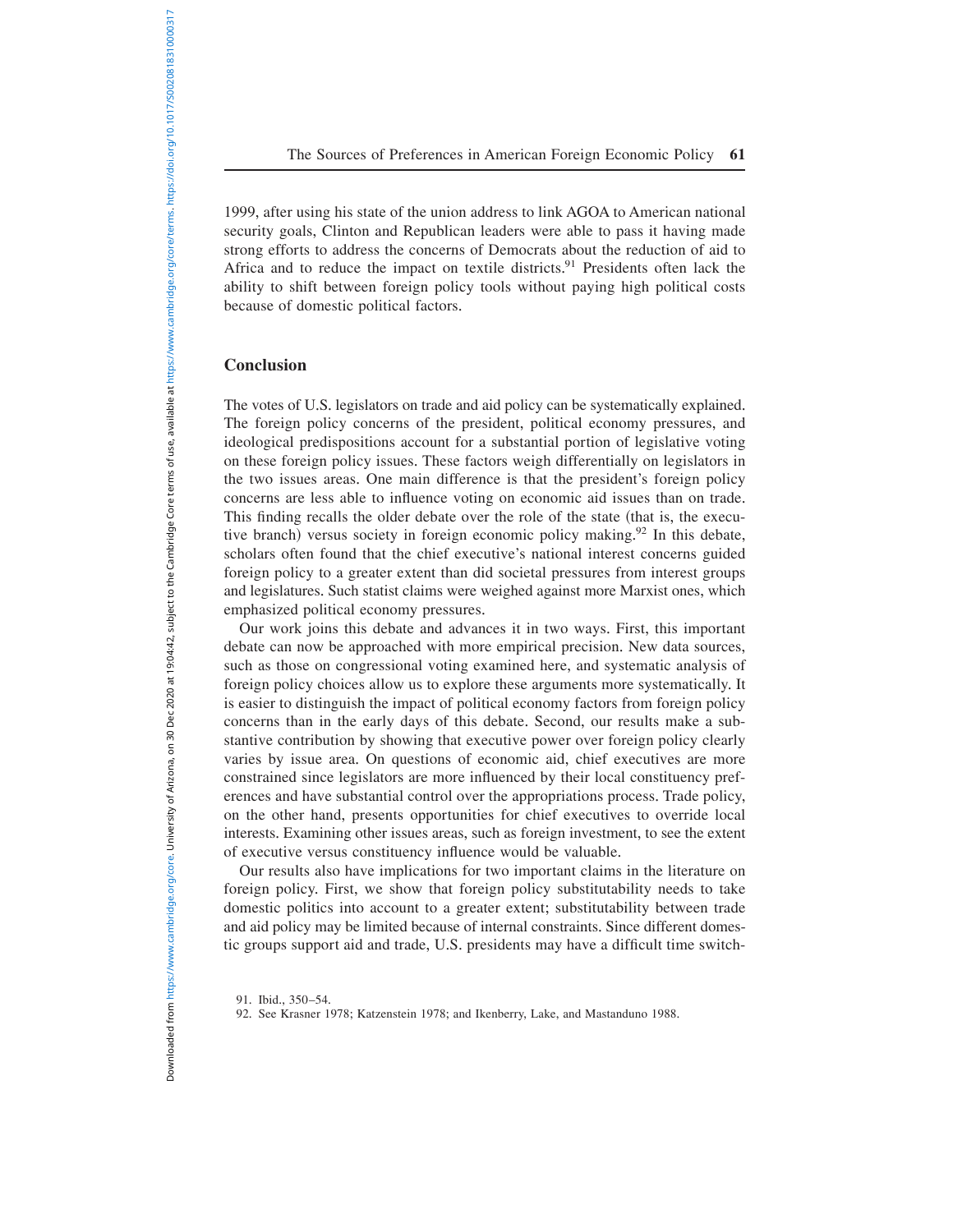ing between these two policies. Because of constituency pressures on legislators, they will often be unable to vote as the president wants, and this may be especially true when moving back and forth between trade and aid since different groups support the two policies. Domestic politics sets important but variable limits on the ease with which policies can be substituted for one another in the international arena. Bringing political economy models together with foreign policy ones, then, is useful in allowing us to see how the domestically derived preferences of legislators may affect the ability of presidents to construct foreign policy.

Our argument about the extent of substitutability has implications for new research in international relations. The groups that support internationalism as a grand strategy may vary more than expected across issue areas. U.S. engagement with the world seems to depend on different domestic coalitions in different issue areas. While some scholars note the differences across issue areas in presidential power and legislative politics, <sup>93</sup> our findings highlight that many legislators possess different preferences toward trade and aid given their domestic constituencies. Thus presidents have to create different coalitions to pass trade and aid bills, which complicates their ability to engage in policy substitution in support of an internationalist strategy.

Political economy factors, however, provide a shared source of support between trade and economic aid, Legislators appear to anticipate the economic effects of trade and aid policies on their districts and vote accordingly. In particular, Stolper-Samuelson models of trade and aid preferences receive important corroboration. Districts with large percentages of high-skill workers provide the most striking common source of support for the two policies. This political economy model helps explain commonalities in support for internationalism that are not revealed by foreign policy models.

While political economy explanations of trade policy are common, our work moves the political economy literature forward. Most of that literature never mentions the president's foreign policy concerns.<sup>94</sup> How does taking this factor into account change our view of trade policy? We wonder, for instance, if the results about how political economy models affect the trade policy preferences of legislators might change if one included a measure of presidential foreign policy concerns in the model.

The work of foreign policy scholars, as noted above, clearly shows that the president's national security priorities affect legislative voting on all sorts of foreign policy questions+ Our work then brings together two traditions that have developed in isolation. We show that one cannot understand the evolution of foreign trade and economic aid policies without considering both the president's foreign policy preferences and legislators' constituents and their political economy pref-

<sup>93.</sup> See, for example, McCormick and Wittkopf 1990; Meernik 1993; and Hanson, Scheve, and Slaughter 2007.

<sup>94.</sup> See, for example, Scheve and Slaughter 2001b; Ladewig 2006; and Fordham and McKeown 2003+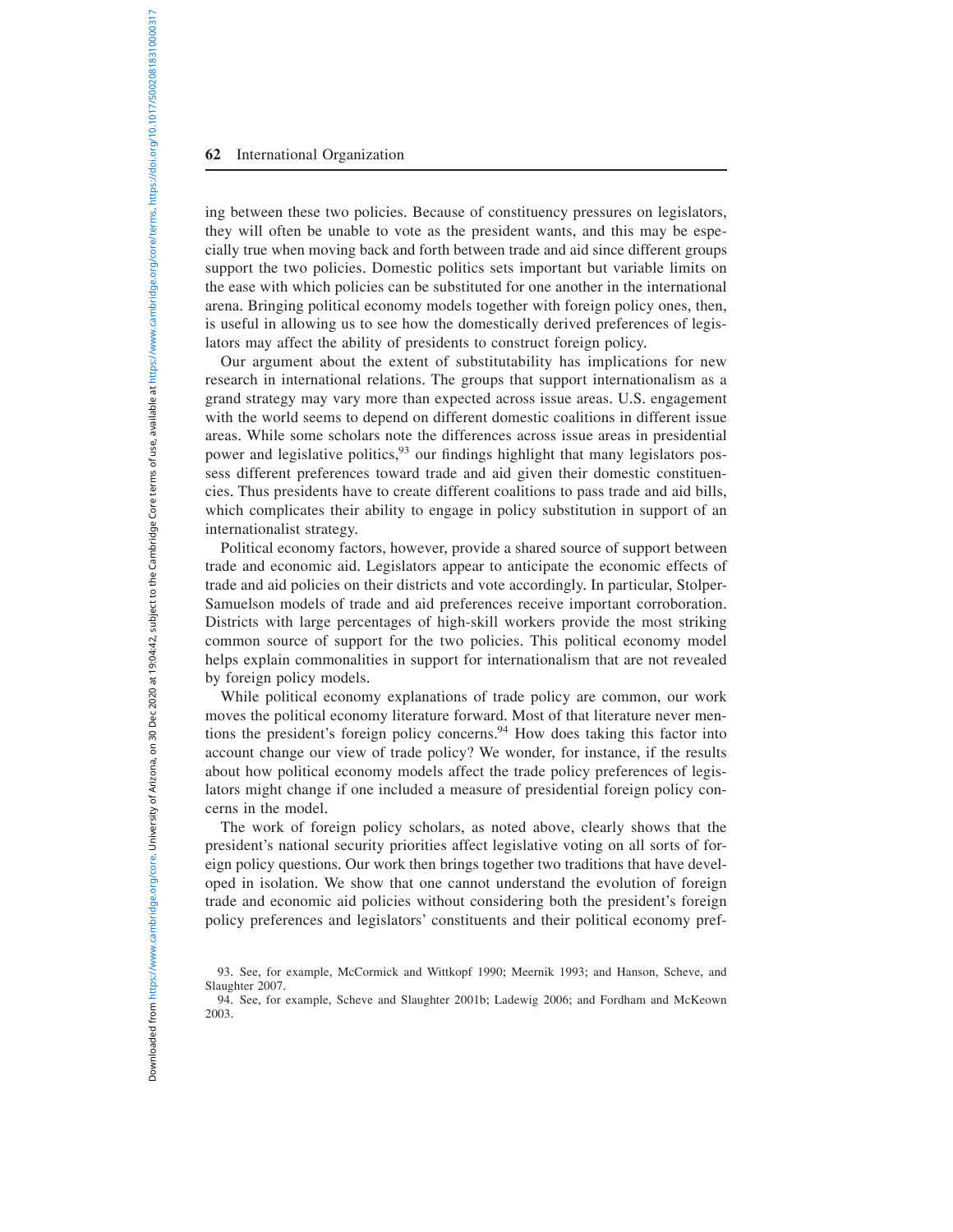erences. Legislators are moved by both sorts of pressures in defining their foreign policy preferences.

Our findings raise questions for future research. How do legislative preferences regarding trade relate to public preferences? Do legislators primarily represent the interests of their constituents? Our results suggest, as does a substantial portion of the literature on public opinion and trade, that the public supports or opposes trade because of its economic implications.<sup>95</sup> Some new research, however, casts doubt on this claim. This research suggests that public preferences regarding trade are motivated by noneconomic factors<sup>96</sup> and/or that citizens do not hold legislators accountable for voting on trade. $97$  If these studies are correct, then our results are puzzling. Why would legislators form preferences around the economic effects of trade on their constituents if the constituents themselves do not? Why would legislators' votes line up with their constituents' interests and ideological preferences if voters do not hold legislators accountable? Our results in this context raise large questions about the connection between voters and legislators. Does public opinion on trade affect legislators' voting? Does their voting conform to the economic interests of their constituents? Developing more empirical research on this connection seems to be an important frontier for the literature.

Domestic politics matters greatly for the pursuit of American foreign policy. Combining theories of political economy, ideology, and foreign policy can help one to better explain American foreign economic policy and the possibilities for substitution between different foreign policy instruments. A focus on the foreign policy concerns of the president, however, shows that domestic preferences are not the only component of a legislator's calculus of how to vote. On the other hand, a focus on political economy and ideological models helps one to understand the important domestic limits that presidents face when attempting to use the tools of foreign policy influence. Foreign policy may not respond optimally to the external environment; domestic politics may shape which foreign policies can be used and to what extent each one can be employed. These relationships influence the possibilities for policy substitution, which in turn shape the construction of coalitions in support for international engagement. These coalitions may differ across issue areas. Future work should continue to refine our understanding of the domestic politics of internationalism by focusing on the bases of support for particular policy instruments.

## **References**

Alden, Chris. 2000. From Neglect to 'Virtual Engagement': The United States and Its New Paradigm for Africa. *African Affairs* 99 (396):355-71.

- 95. Scheve and Slaughter 2001b.
- 96. See Hainmueller and Hiscox 2006; and Mansfield and Mutz 2009.
- 97. Guisinger 2009.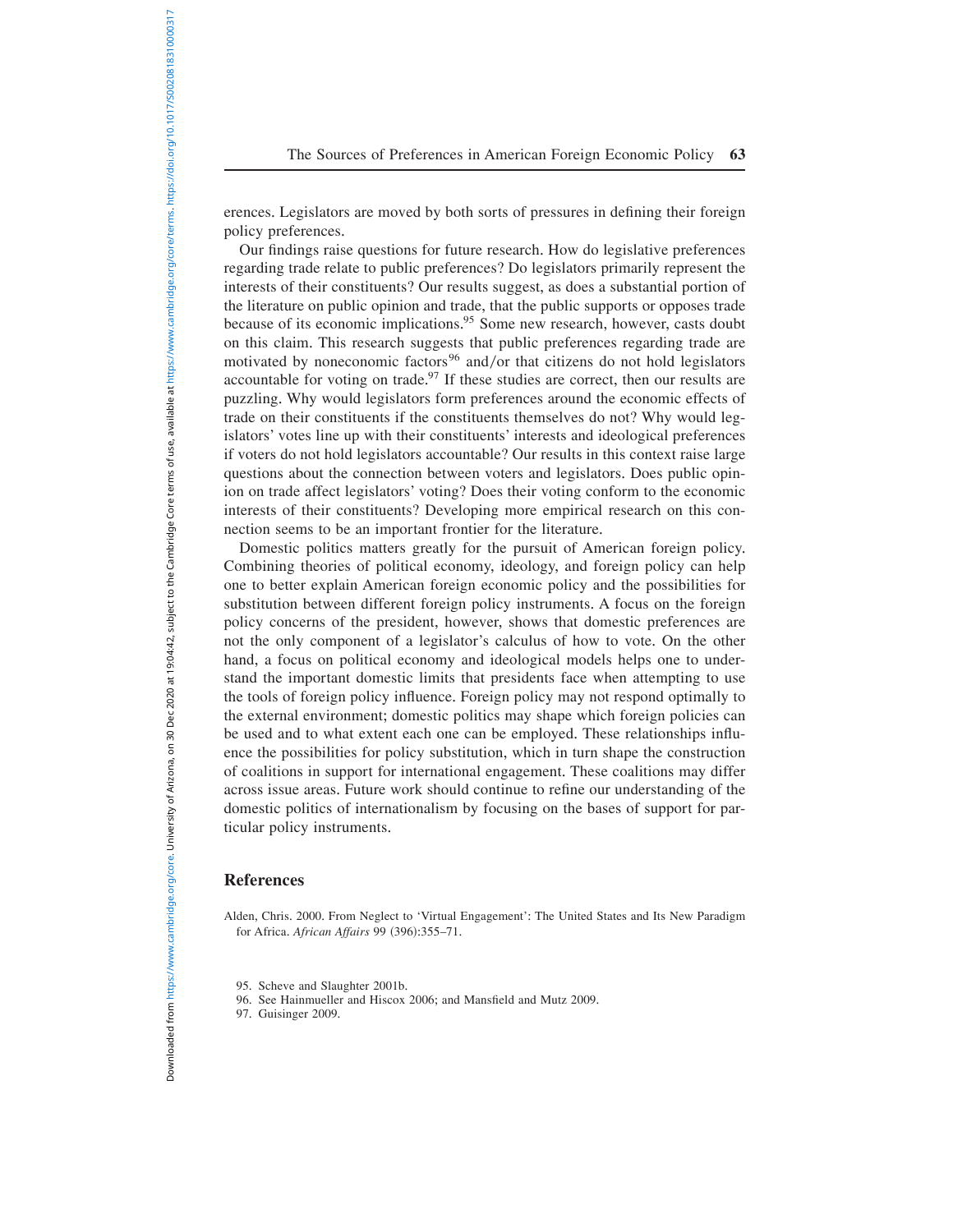Alesina, Alberto, and David Dollar. 2000. Who Gives Foreign Aid to Whom and Why? *Journal of Economic Growth* 5 (1):33–63.

Arnold, Douglas R. 1992. *The Logic of Congressional Action*. New Haven, Conn.: Yale University Press.

- Asher, Herbert B., and Herbert F. Weisberg. 1978. Voting Change in Congress: Some Dynamic Perspectives on an Evolutionary Process. *American Journal of Political Science* 22 (2):391–425.
- Avery, William P. 1998. Domestic Interests in NAFTA Bargaining. *Political Science Quarterly* 113  $(2):281-305.$
- Bailey, Michael A. 2001. Quiet Influence: The Representation of Diffuse Interests on Trade Policy, 1983–1994. *Legislative Studies Quarterly* 26 (1):45–80.
- Bailey, Michael A., Judith Goldstein, and Barry R. Weingast. 1997. The Institutional Roots of American Trade Policy: Politics, Coalitions, and International Trade. *World Politics* 49 (3):309-38.
- Baldwin, Robert E., and Christopher S. Magee. 2000. Is Trade Policy for Sale? Congressional Voting on Recent Trade Bills. *Public Choice* 105 (1–2):79–101.
- Bates, Robert H. 1997. *Open-Economy Politics: The Political Economy of the World Coffee Trade*. Princeton, N.J.: Princeton University Press.
- Beaulieu, Eugene. 2002a. Factor or Industry Cleavages in Trade Policy? An Empirical Analysis of the Stopler-Samuelson Theorem. *Economics and Politics* 14 (2):99–131.
- -. 2002b. The Stolper-Samuelson Theorem Faces Congress. *Review of International Economics*  $10 (2):343-60.$
- Bhagwati, Jagdish N., Richard A. Brecher, and Tatsuo Hatta, 1983. The Generalized Theory of Transfers and Welfare: Bilateral Transfers in a Multilateral World+ *American Economic Review* 73  $(4):606-18.$
- -. 1984. The Paradoxes of Immiserizing Growth and Donor-Enriching 'Recipient-Immiserizing' Transfers: a Tale of Two Literatures. Weltwirtschaftliches Archiv 110:228-43.
- Bobbio, Norberto. 1996. *Left and Right: The Significance of a Political Distinction*. Cambridge: Polity Press.
- Brakman, Steven, and Charles van Marrewijk. 1998. *The Economics of International Transfers*. New York: Cambridge University Press.
- Broz, J. Lawrence. 2005. Congressional Politics of International Financial Rescues. *American Journal of Political Science* 49 (3):479–96.
- Broz, J. Lawrence, and Michael Brewster Hawes. 2006. Congressional Politics of Financing the International Monetary Fund. *International Organization* 60 (2):367–99.
- Busby, Joshua W., and Jonathan Monten, 2008. Without Heirs? Assessing the Decline of Establishment Internationalism in U.S. Foreign Policy. *Perspectives on Politics* 6 (3):451–72.
- Cameron, David R+ 1978+ The Expansion of the Public Economy: A Comparative Analysis+ *American Political Science Review 72 (4):1243-61.*
- Canes-Wrone, Brandice. 2006. *Who Leads Whom? Presidents, Policy, and the Public*. Chicago: University of Chicago Press.
- Canes-Wrone, Brandice, William G. Howell, and David E. Lewis, 2008. Toward a Broader Understanding of Presidential Power: A Re-Evaluation of the Two Presidencies Thesis+ *Journal of Politics* 70  $(1):1-16.$
- Carter, Ralph. 1999. Congressional Trade Politics, 1985–1995. *Congress & the Presidency* 26 (1):61–76.
- Chaudoin, Stephen, Helen Milner, and Dustin Tingley, 2010. The Center Holds: Liberal Internationalism Survives. *International Security* 35 (1):75–94.
- Citrin, Jack, Donald P. Green, Christopher Muste, and Cara Wong. 1997. Public Opinion Toward Immigration Reform: The Role of Economic Motivations. *Journal of Politics* 59 (3):858–81.
- Clark, David H. 2001. Trading Butter for Guns: Domestic Imperatives for Foreign Policy Substitution. *Journal of Conflict Resolution* 45 (5):636-60.
- Clark, David H., and William Reed. 2005. The Strategic Sources of Foreign Policy Substitution. *American Journal of Political Science* 49 (3):609-24.
- Clinton, William. 2000. The Trade and Development Act of 2000: Strengthening Our Economic Partnership with Sub-Saharan Africa and the Caribbean Basin. Available at  $\langle$ http://clinton4.nara.gov/ textonly/WH/EOP/nec/html/AgoaCbiPressFinal.html). Accessed 30 March 2010.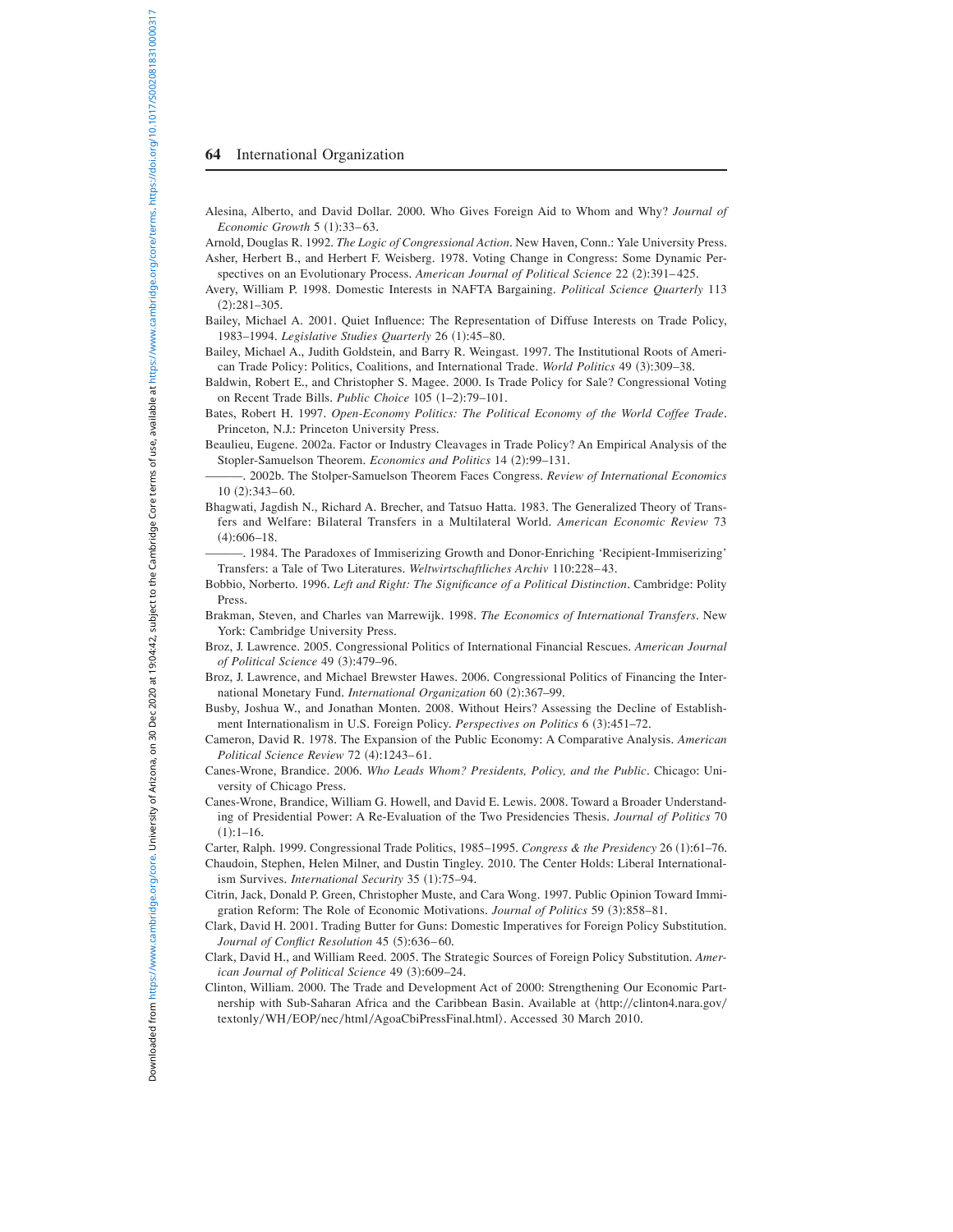Collier, Kenneth, and Michael Munger. 1994. A Comparison of Incumbent Security in the House and Senate. *Public Choice* 78 (2):145–54.

Congressional Record. 1984. Congressional Record of the House. 98th Cong., 2d sess., 5 September.

Danahy, Patrick. 1998. Testimony of the President of American Textile Manufacturers Institute to the U.S. Senate Finance Committee. 105th Cong., 2d sess., 17 June.

- Denzau, Arthur T., and Michael C. Munger. 1986. Legislators and Interest Groups: How Unorganized Interests Get Represented. *American Political Science Review* 80 (1):89–106.
- Destler, I. M. 1995. *American Trade Politics*. 3d ed. Washington, D.C.: Institute for International Economics.
- Diehl, Paul F, 1994. Substitutes or Complements? The Effects of Alliances on Military Spending in Major Power Rivalries. *International Interactions* 19 (3):159–76.
- Divine, Robert A. 1967. Second Chance: The Triumph of Internationalism in America during World War II. New York: Atheneum.
- Dutt, Pushan, and Devashish Mitra. 2005. Political Ideology and Endogenous Trade Policy: An Empirical Investigation. *Review of Economics and Statistics* 87 (1):59–72.
- Edwards, George C., III. 1989. At the Margins: Presidential Leadership in Congress. New Haven, Conn.: Yale University Press.
- Fleck, Robert K., and Christopher Kilby. 2001. Foreign Aid and Domestic Politics: Voting in Congress and the Allocation of USAID Contracts Across Congressional Districts+ *Southern Economic Journal*  $67 (3):598-617.$
- Fleisher, Richard, and Jon R. Bond. 1988. Are There Two Presidencies? Yes, But Only for Republicans. *Journal of Politics* 50 (3):747–67.
- Fleisher, Richard, Glen S. Krutz, and Stephen Hanna. 2000. The Demise of the Two Presidencies. *American Politics Research* 28 (1):3–25.
- Fordham, Benjamin O. 2008. Economic Interests and Public Support for American Global Activism. *International Organization* 62 (1):163-82.
- Fordham, Benjamin O., and Timothy J. McKeown. 2003. Selection and Influence: Interest Groups and Congressional Voting on Trade Policy. *International Organization* 57 (3):519–49.
- Friman, H. Richard. 1993. Side-Payments Versus Security Cards: Domestic Bargaining Tactics in International Economic Negotiations. *International Organization* 47 (3):387–410.
- Government Printing Office (GPO). 2004. Table B-97—Farm Income, 1945–2003. Available at  $\langle \text{http://}\rangle$ www.gpoaccess.gov/usbudget/fy05/sheets/b97.xls). Accessed 30 March 2010.
- Grossman, Gene M., and Elhanan Helpman. 2002. *Interest Groups and Trade Policy*. Princeton, N.J.: Princeton University Press.
- Guisinger, Alexandra+ 2009+ Determining Trade Policy: Do Voters Hold Politicians Accountable? *International Organization* 63 (3):533-57.
- Haggard, Stephen. 1988. The Institutional Foundations of Hegemony: Explaining the Reciprocal Trade Agreements Act of 1934. *International Organization* 42 (1):91-119.
- Hainmueller, Jens, and Michael J. Hiscox. 2006. Learning to Love Globalization: Education and Individual Attitudes Toward International Trade. *International Organization* 60 (2):469–98.

- Hansen, John Mark. 1991. *Gaining Access: Congress and the Farm Lobby, 1919–1981*. Chicago: University of Chicago Press.
- Hanson, Gordon H., Kenneth F. Scheve, and Matthew Slaughter. 2007. Public Finance and Individual Preferences Over Globalization Strategies. *Economics and Politics* 19 (1):1–33.
- Hays, Jude C., Sean D. Ehrlich, and Clint Peinhardt. 2005. Government Spending and Public Support for Trade in the OECD: An Empirical Test of the Embedded Liberalism Thesis+ *International Organization* 59 (2):473-94.
- Hinckley, Barbara. 1994. Less Than Meets the Eye: Foreign Policy Making and the Myth of the Assert*ive Congress*. Chicago: University of Chicago Press.
- Hiscox, Michael J. 2002a. Commerce, Coalitions, and Factor Mobility: Evidence from Congressional Votes on Trade Legislation. *American Political Science Review* 96 (3):593–608.

<sup>-, 2007.</sup> Educated Preferences: Explaining Individual Attitudes Toward Immigration in Europe. *International Organization* 61 (2):399-442.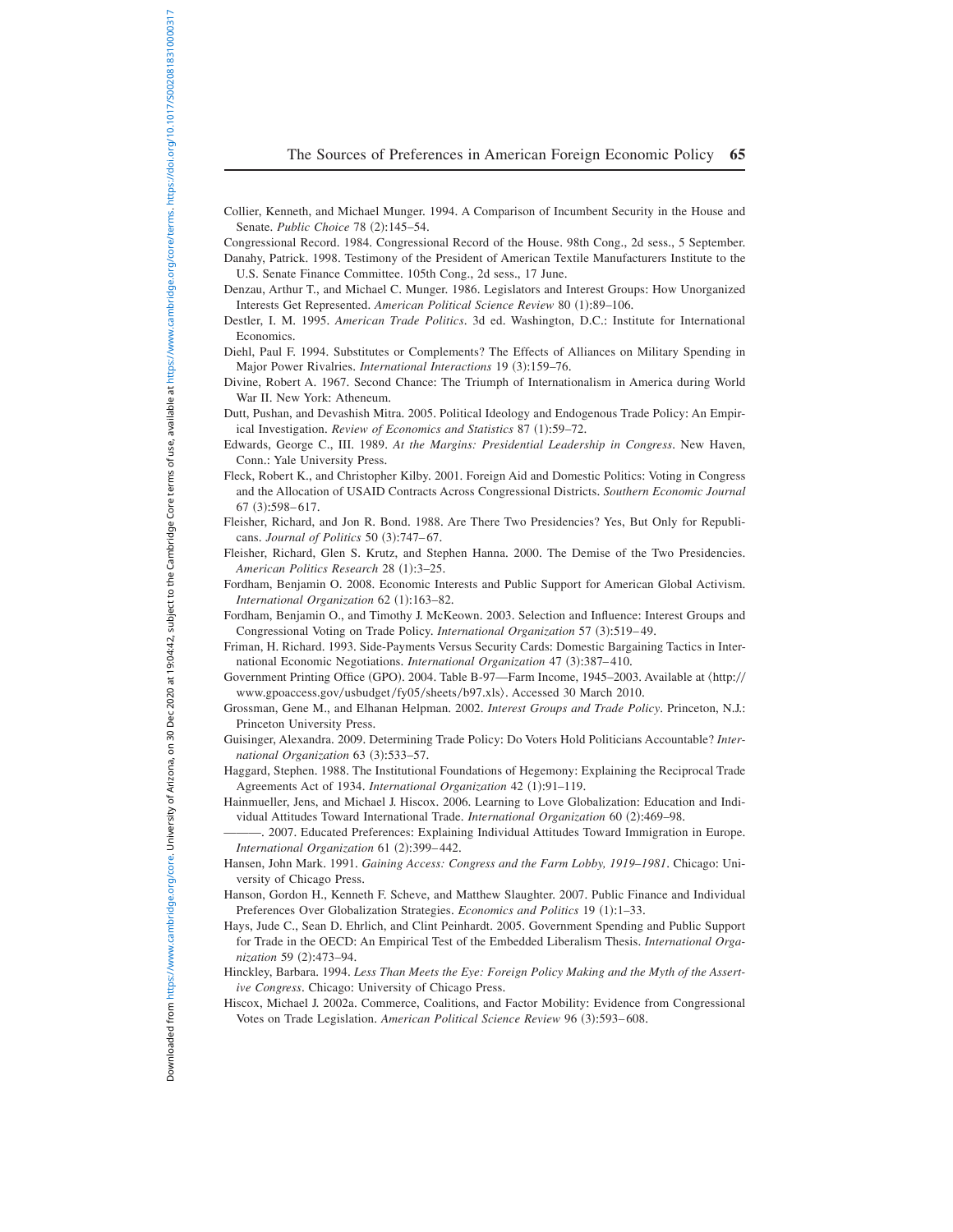———+ 2002b+ *International Trade and Political Conflict : Commerce, Coalitions, and Mobility*+ Princeton, N.J.: Princeton University Press.

- Holsti, Ole R. 1979. The Three-Headed Eagle: The United States and System Change. *International Studies Quarterly* 23 (3):339–59.
- Howell, William G., and Jon C. Pevehouse. 2007. While Dangers Gather: Congressional Checks on Presidential War Powers. Princeton, N.J.: Princeton University Press.
- Ikenberry, David, David A+ Lake, and Michael Mastanduno+ 1988+ *The State and American Foreign Economic Policy*. Ithaca, N.Y.: Cornell University Press.

Johnson, Robert David. 2006. *Congress and the Cold War*. New York: Cambridge University Press.

- Jones, Ronald W. 1984. The Transfer Problem in a Three Agent Setting. *Canadian Journal of Economics* 17 (1):1-14.
- Kalt, Joseph P., and Mark A. Zupan. 1993. Capture and Ideology in the Economic Theory of Politics. Public Choice Theory+ Vol+ 2, *The Characteristics of Political Equilibrium. International Library of Critical Writings in Economics*, Vol. 24, 238–59.
- Karol, David+ 2007+ Does Constituency Size Affect Elected Officials' Trade Policy Preferences? *Journal of Politics* 69 (2):483-94.

Katzenstein, Peter J. 1978. *Between Power and Plenty: Foreign Economic Policies of Advanced Industrial States*, Madison: University of Wisconsin Press.

- Kemp, Murray C. 1995. *The Gains from Trade and the Gains from Aid: Essays in International Trade Theory*, New York: Routledge,
- Kesselman, Mark. 1961. Presidential Leadership in Congress on Foreign Policy. Midwest Journal of *Political Science* 5 (3):284-89.
- Krasner, Stephen D. 1978. Defending the National Interest: Raw Materials Investments and U.S. For*eign Policy*. Princeton, N.J.: Princeton University Press.
- Krugman, Paul. 1993. The Uncomfortable Truth About NAFTA: It's Foreign Policy, Stupid. *Foreign Affairs* 72 (5):13–19.
- Kupchan, Charles A., and Peter L. Trubowitz. 2007. Dead Center: The Demise of Liberal Internationalism in the United States. *International Security* 32 (2):7–44.
- Ladewig, Jeffrey W. 2006. Domestic Influences on International Trade Policy: Factor Mobility in the United States, 1963–1992. *International Organization* 60 (1):69–103.
- Legro, Jeffrey W. 2000. Whence American Internationalism. *International Organization* 54  $(2):253-89.$
- Liang, Kung-Yee, and Scott L+ Zeger+ 1993+ Regression Analysis for Correlated Data+ *Annual Review of Public Health* 14:43–58+
- Lindsay, James. 1994. *Congress and the Politics of U.S. Foreign Policy*. Baltimore. Md.: Johns Hopkins University Press.
- Lohmann, Susanne, and Sharyn O'Halloran. 1994. Divided Government and U.S. Trade Policy: Theory and Evidence. *International Organization* 48 (4):595–632.
- Lumsdaine, David H. 1993. *Moral Vision in International Politics: The Foreign Aid Regime 1949–* 1989. Princeton, N.J.: Princeton University Press.
- Magee, Christopher, 2010. Would NAFTA Have Been Approved by the House of Representatives Under President Bush? Presidents, Parties, and Trade Policy+ *Review of International Economics* 18  $(2):382-95$
- Magee, Stephen P., William A. Brock, and Leslie Young. 1989. *Black Hole Tariffs and Endogenous* Policy Theory. Cambridge: Cambridge University Press.
- Manning, Bayless. 1977. The Congress, the Executive and Intermestic Affairs: Three Proposals. *Foreign Affairs* 55 (2):306–24.
- Mansfield, Edward D., and Diana C. Mutz. 2009. Support for Free Trade: Self-Interest, Sociotropic Politics, and Out-Group Anxiety. *International Organization* 63 (3):425–57.
- Marshall, Bryan W. 2005. Explaining Congressional-Executive Rivalry in International Affairs: The Changing Role of Parties, Committees, and the Issue Agenda+ In *Divided Power: The Presidency, Congress, and the Formation of American Economic Policy*, edited by Donald R. Kelly, 111-32. Fayetteville: University of Arkansas Press.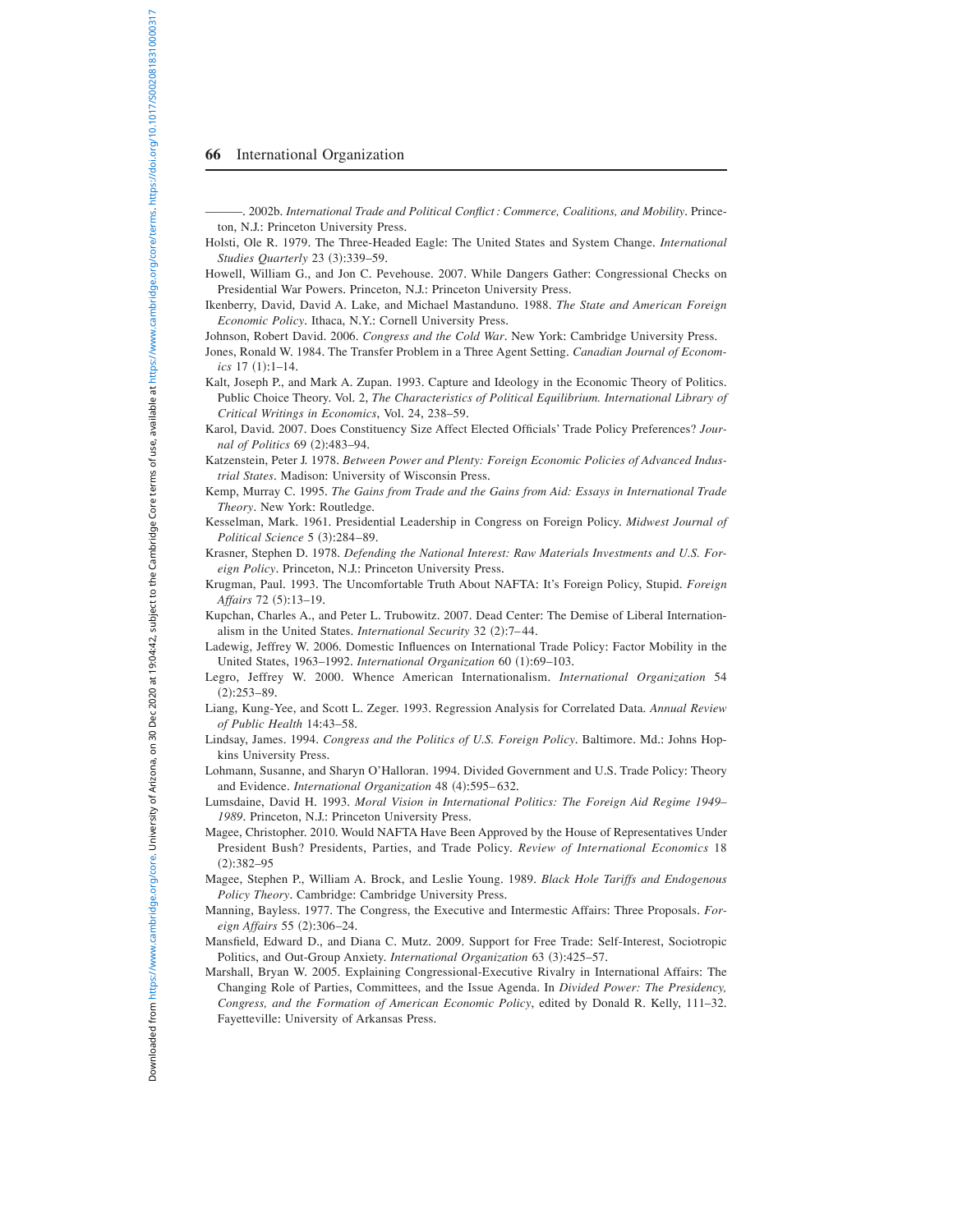Marshall, Bryan W., and Brandon C. Prins. 2002. The Pendulum of Congressional Power: Agenda Change, Partisanship, and the Demise of the Post–World War II Foreign Policy Consensus+ *Con*gress and the Presidency 29 (2):195-212.

Mayda, Anna Maria, and Dani Rodrik. 2005. Why Are Some People (and Countries) More Protectionist Than Others? *European Economic Review* 49 (6):1393-430.

Mayer, Wolfgang, and Pascalis Raimondos-Møller. 2003. The Politics of Foreign Aid: A Median Voter Perspective. *Review of Development Economics* 7 (2):165–78.

McCarty, Nolan, Keith T. Poole, and Howard Rosenthal. 2006. *Polarized America: The Dance of Ideology and Unequal Riches*. Cambridge. Mass.: MIT Press.

- McCormick, James M., and Eugene R. Wittkopf. 1990. Bipartisanship, Partisanship, and Ideology in Congressional-Executive Foreign Policy Relations, 1947–1988. *Journal of Politics* 52 (4):1077–100.
- McCormick, Ryan. 2006. The African Growth and Opportunity Act: The Perils of Pursuing African Development Through U.S. Trade Law. *Texas International Law Journal* 41 (2):339–84.
- McGinnis, Michael D. 1990. A Rational Model of Regional Rivalry. *International Studies Quarterly*  $34$   $(1):111-35$ .
- McKinlay, Robert D., and Richard Little. 1977. A Foreign Policy Model of U.S. Bilateral Aid Allocations. *World Politics* 30 (1):58-86.
	- ———+ 1978+ A Foreign-Policy Model of the Distribution of British Bilateral Aid, 1960–70+ *British Journal of Political Science* 8 (3):313-31.
- —, 1979. The U.S. Aid Relationship: A Test of the Recipient Need and the Donor Interest Models. *Political Studies* 27 (2):236-50.
- Meernik, James. 1993. Presidential Support in Congress: Conflict and Consensus on Foreign and Defense Policy. *Journal of Politics* 55 (3):569-87.
- Meernik, James, and Elizabeth Oldmixon. 2008. The President, the Senate, and the Costs of Internationalism. *Foreign Policy Analysis* 4 (2):187-206.
- Milner, Helen, and Dustin Tingley. 2010. The Domestic Politics of Foreign Aid: American Legislators and the Politics of Donor Countries. *Economics and Politics* 22 (2):200–32
- Most, Benjamin A., and Harvey Starr. 1984. International Relations Theory, Foreign Policy Substitutability, and 'Nice' Laws. *World Politics* 36 (3):383-406.
- Nelson, Douglas R., and David Greenaway. 2006. The Distinct Political Economies of Trade and Migration Policy: Through the Window of Endogenous Policy Models, with a Focus on North America. In Labor Mobility and the World Economy, edited by Federico Foders, and Rolf J. Langhammer, 295– 327. Heidelberg, Germany: Springer.
- Neuhaus, J. M., J. D. Kalbfleisch, and W. W. Hauck. 1991. A Comparison of Cluster-Specific and Population-Averaged Approaches for Analyzing Correlated Binary Data. *International Statistical Review* 59 (1):25–35.
- Noël, Alain, and Jean-Philippe Thérien. 1995. From Domestic to International Justice: The Welfare State and Foreign Aid. *International Organization* 49 (3):523–53.

—. 2008. Left and Right in Global Politics. New York: Cambridge University Press.

- Organization for Economic Cooperation and Development (OECD). 2007. Table 2a: Disbursements. Available at  $\langle$ http://www.oecd.org/dataoecd/50/17/5037721.htm $\rangle$ . Accessed 30 March 2010.
- O'Rourke, Kevin H., and Richard Sinnott. 2001. The Determinants of Individual Trade Policy Preferences: International Survey Evidence, *Brookings Trade Forum*, 157–206.
- Palmer, Glenn., and T. Clifton Morgan. 2006. *A Theory of Foreign Policy*. Princeton, N.J.: Princeton University Press.
- Palmer, Glenn, Scott B, Wohlander, and T. Clifton Morgan, 2002. Give or Take: Foreign Aid and Foreign Policy Substitutability. *Journal of Peace Research* 39 (1):5–26.
- Poole, Keith T., and R. Steven Daniels. 1985. Ideology, Party, and Voting in the U.S. Congress, 1959– 1980, *American Political Science Review* 97 (2):373–99.
- Regan, Patrick M. 2000. Substituting Policies During U.S. Interventions in Internal Conflicts: A Little of This, a Little of That. *Journal of Conflict Resolution* 44 (1):90–106.
- Rodrik, Dani. 1998. Why Do More Open Economies Have Bigger Governments? *Journal of Political Economy* 106 (5):997-1032.